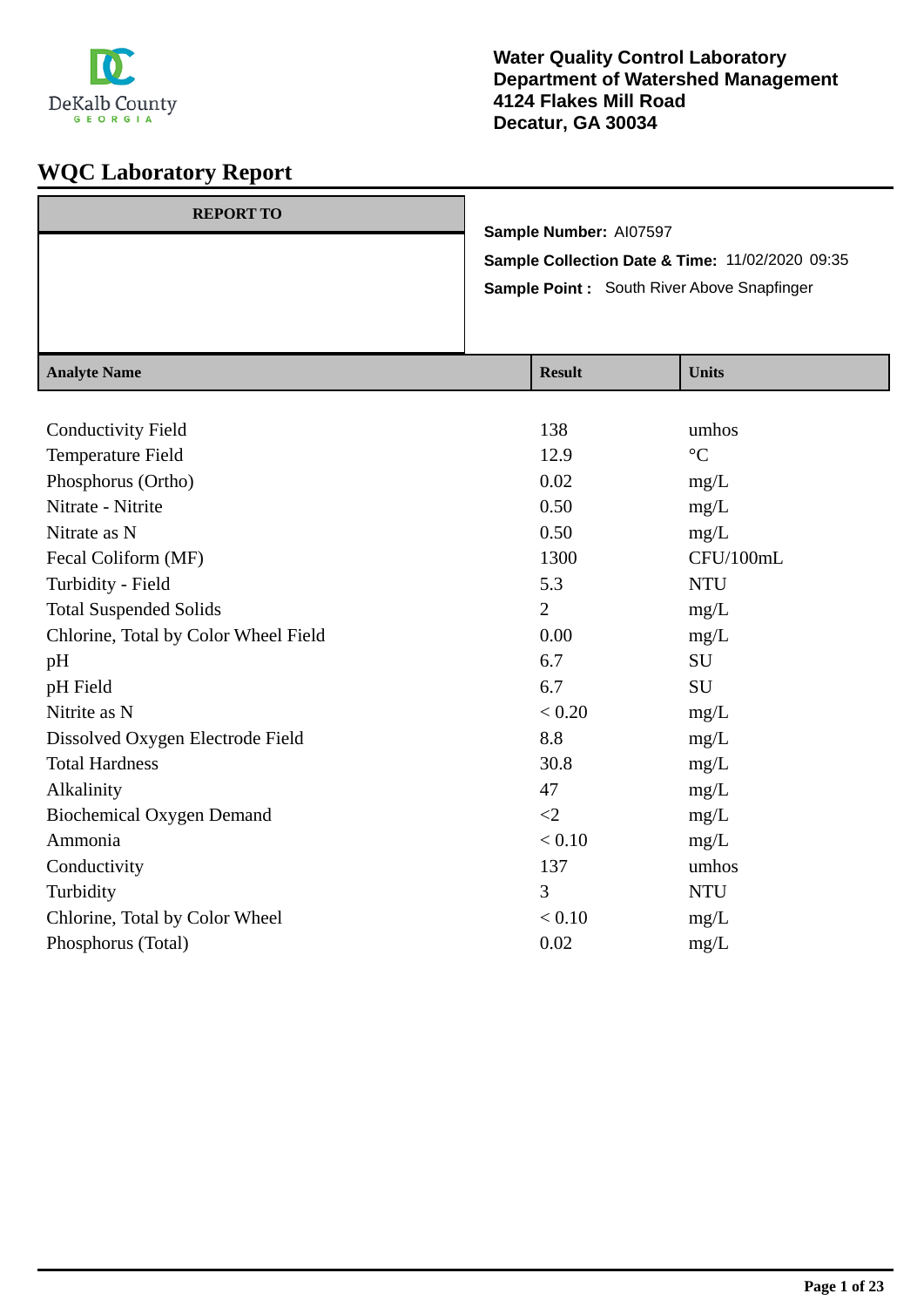

| <b>REPORT TO</b> |                                                 |
|------------------|-------------------------------------------------|
|                  | Sample Number: AI07598                          |
|                  | Sample Collection Date & Time: 11/02/2020 12:20 |
|                  | Sample Point: South River Below Snapfinger      |
|                  |                                                 |
|                  |                                                 |

| <b>Analyte Name</b>                  | <b>Result</b> | <b>Units</b>    |
|--------------------------------------|---------------|-----------------|
|                                      |               |                 |
| Nitrate - Nitrite                    | 2.67          | mg/L            |
| Chlorine, Total by Color Wheel Field | 0.00          | mg/L            |
| <b>Total Suspended Solids</b>        | 5             | mg/L            |
| Turbidity - Field                    | 3.8           | <b>NTU</b>      |
| <b>Conductivity Field</b>            | 258           | umhos           |
| Fecal Coliform (MF)                  | 2100          | CFU/100mL       |
| Phosphorus (Ortho)                   | 0.02          | mg/L            |
| Nitrate as N                         | 2.67          | mg/L            |
| <b>Biochemical Oxygen Demand</b>     | $\leq$ 2      | mg/L            |
| Chlorine, Total by Color Wheel       | < 0.10        | mg/L            |
| Nitrite as N                         | $< 0.20$      | mg/L            |
| Dissolved Oxygen Electrode Field     | 9.2           | mg/L            |
| Ammonia                              | < 0.10        | mg/L            |
| Temperature Field                    | 14.6          | $\rm ^{\circ}C$ |
| pH                                   | 7.1           | <b>SU</b>       |
| pH Field                             | 6.8           | SU              |
| Alkalinity                           | 54            | mg/L            |
| Phosphorus (Total)                   | 0.05          | mg/L            |
| Conductivity                         | 249           | umhos           |
| Turbidity                            | 3             | <b>NTU</b>      |
| <b>Total Hardness</b>                | 77.3          | mg/L            |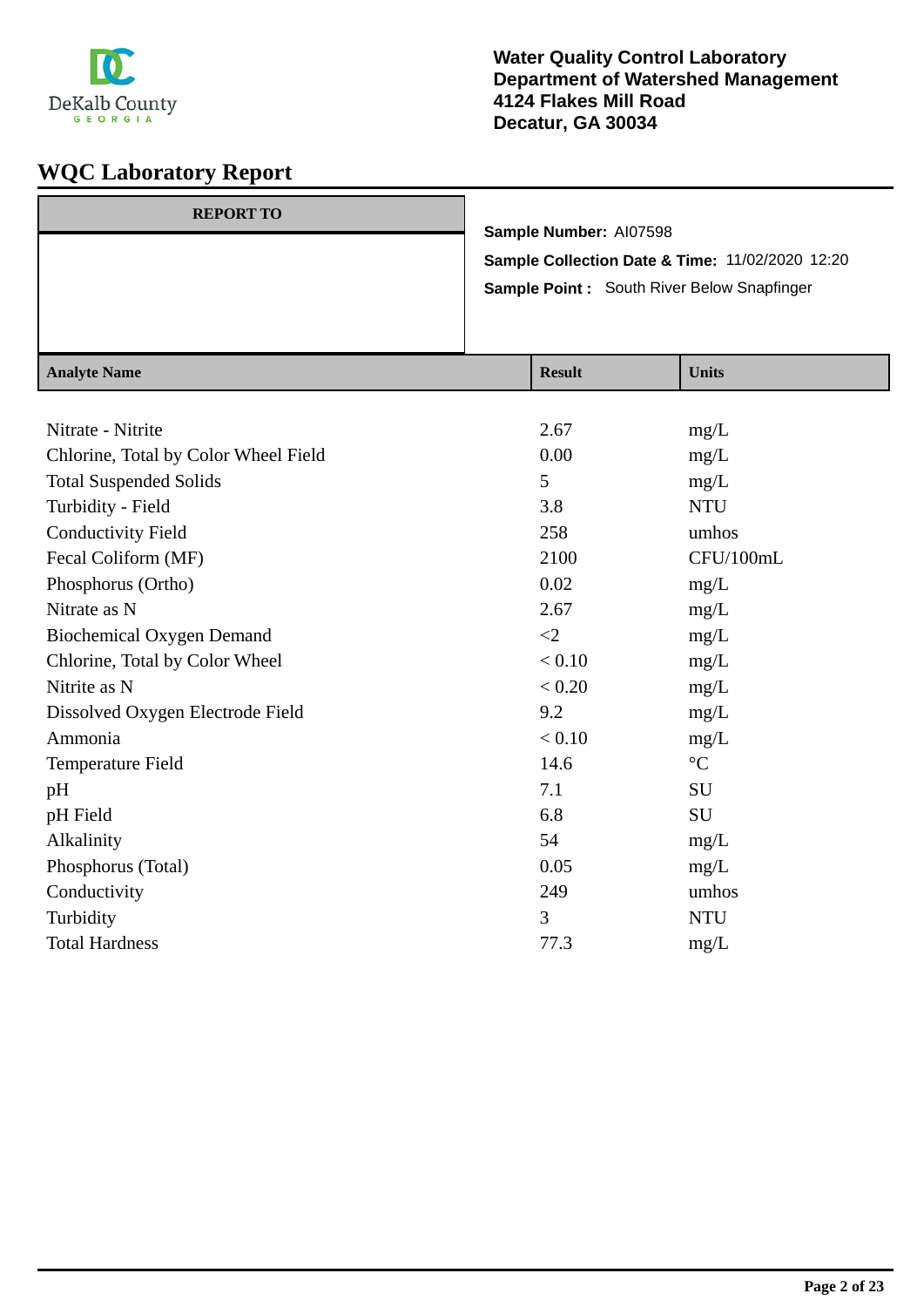

| <b>REPORT TO</b> |                                                 |
|------------------|-------------------------------------------------|
|                  | Sample Number: AI07599                          |
|                  | Sample Collection Date & Time: 11/02/2020 10:20 |
|                  | Sample Point: South River Above LAS             |
|                  |                                                 |
|                  |                                                 |

| <b>Result</b>  | <b>Units</b>      |
|----------------|-------------------|
|                |                   |
| < 0.10         | mg/L              |
| 45.7           | mg/L              |
| 2.42           | mg/L              |
| 2.42           | mg/L              |
| < 0.20         | mg/L              |
| 1700           | CFU/100mL         |
| 209            | umhos             |
| 4.5            | <b>NTU</b>        |
| 5              | mg/L              |
| 46             | mg/L              |
| 0.02           | mg/L              |
| 7.4            | SU                |
| 6.8            | SU                |
| 0.00           | mg/L              |
| 14.4           | $^{\circ}{\rm C}$ |
| 9.8            | mg/L              |
| 205            | umhos             |
| $\overline{4}$ | <b>NTU</b>        |
| 0.04           | mg/L              |
| $\leq$ 2       | mg/L              |
| < 0.10         | mg/L              |
|                |                   |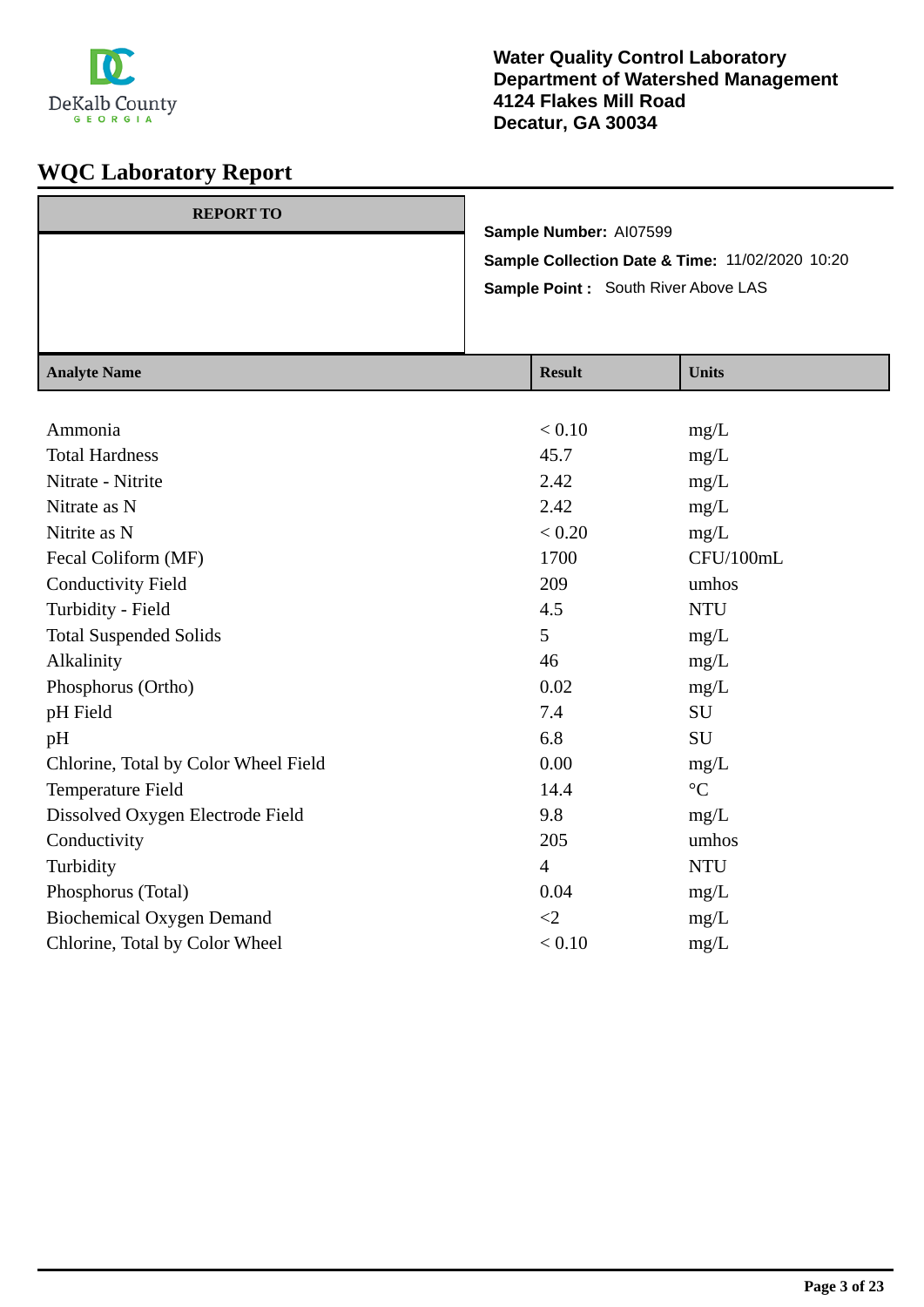

| <b>REPORT TO</b> |                                                 |
|------------------|-------------------------------------------------|
|                  | Sample Number: AI07600                          |
|                  | Sample Collection Date & Time: 11/02/2020 11:15 |
|                  | Sample Point : South River Below Pole Bridge    |
|                  |                                                 |
|                  |                                                 |

| <b>Analyte Name</b>                  | <b>Result</b>  | <b>Units</b>    |
|--------------------------------------|----------------|-----------------|
|                                      |                |                 |
| Alkalinity                           | 44             | mg/L            |
| <b>Total Suspended Solids</b>        | 5              | mg/L            |
| Turbidity - Field                    | 9.3            | <b>NTU</b>      |
| <b>Conductivity Field</b>            | 280            | umhos           |
| Fecal Coliform (MF)                  | 1300           | CFU/100mL       |
| Nitrite as N                         | < 0.20         | mg/L            |
| Nitrate - Nitrite                    | 3.08           | mg/L            |
| <b>Total Hardness</b>                | 43.9           | mg/L            |
| Phosphorus (Ortho)                   | 0.02           | mg/L            |
| Nitrate as N                         | 3.08           | mg/L            |
| Temperature Field                    | 14.3           | $\rm ^{\circ}C$ |
| Chlorine, Total by Color Wheel Field | 0.00           | mg/L            |
| Turbidity                            | $\overline{4}$ | <b>NTU</b>      |
| Conductivity                         | 225            | umhos           |
| Ammonia                              | < 0.10         | mg/L            |
| Phosphorus (Total)                   | 0.04           | mg/L            |
| <b>Biochemical Oxygen Demand</b>     | $\leq$ 2       | mg/L            |
| pH Field                             | 7.4            | SU              |
| Dissolved Oxygen Electrode Field     | 9.3            | mg/L            |
| pH                                   | 7.1            | SU              |
| Chlorine, Total by Color Wheel       | < 0.10         | mg/L            |
|                                      |                |                 |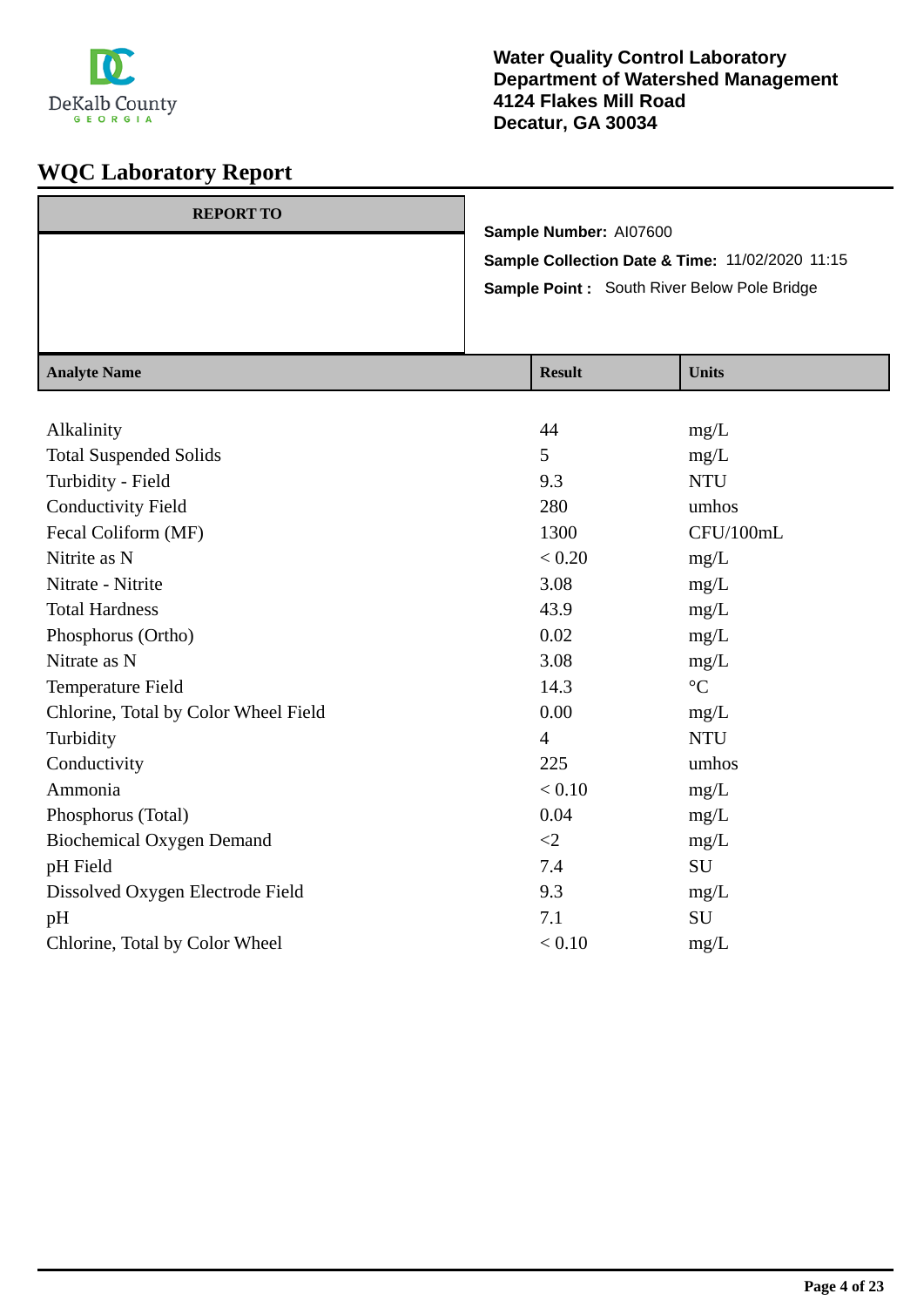

| <b>REPORT TO</b> |                                                 |
|------------------|-------------------------------------------------|
|                  | Sample Number: AI07601                          |
|                  | Sample Collection Date & Time: 11/02/2020 10:40 |
|                  | Sample Point: South River Below LAS             |
|                  |                                                 |
|                  |                                                 |

| <b>Analyte Name</b>                  | <b>Result</b>  | <b>Units</b>    |
|--------------------------------------|----------------|-----------------|
|                                      |                |                 |
| <b>Total Hardness</b>                | 48.2           | mg/L            |
| Chlorine, Total by Color Wheel       | < 0.10         | mg/L            |
| <b>Total Suspended Solids</b>        | $\overline{4}$ | mg/L            |
| Turbidity - Field                    | 9.1            | <b>NTU</b>      |
| <b>Conductivity Field</b>            | 217            | umhos           |
| Fecal Coliform (MF)                  | 2000           | CFU/100mL       |
| Nitrite as N                         | < 0.20         | mg/L            |
| Nitrate - Nitrite                    | 3.24           | mg/L            |
| Nitrate as N                         | 3.24           | mg/L            |
| Alkalinity                           | 42             | mg/L            |
| Dissolved Oxygen Electrode Field     | 9.4            | mg/L            |
| Phosphorus (Ortho)                   | 0.02           | mg/L            |
| Temperature Field                    | 13.4           | $\rm ^{\circ}C$ |
| pH Field                             | 7.8            | SU              |
| <b>Biochemical Oxygen Demand</b>     | $\leq$ 2       | mg/L            |
| Ammonia                              | < 0.10         | mg/L            |
| Conductivity                         | 211            | umhos           |
| Turbidity                            | 6              | <b>NTU</b>      |
| Chlorine, Total by Color Wheel Field | 0.00           | mg/L            |
| Phosphorus (Total)                   | 0.04           | mg/L            |
| pH                                   | 7.0            | SU              |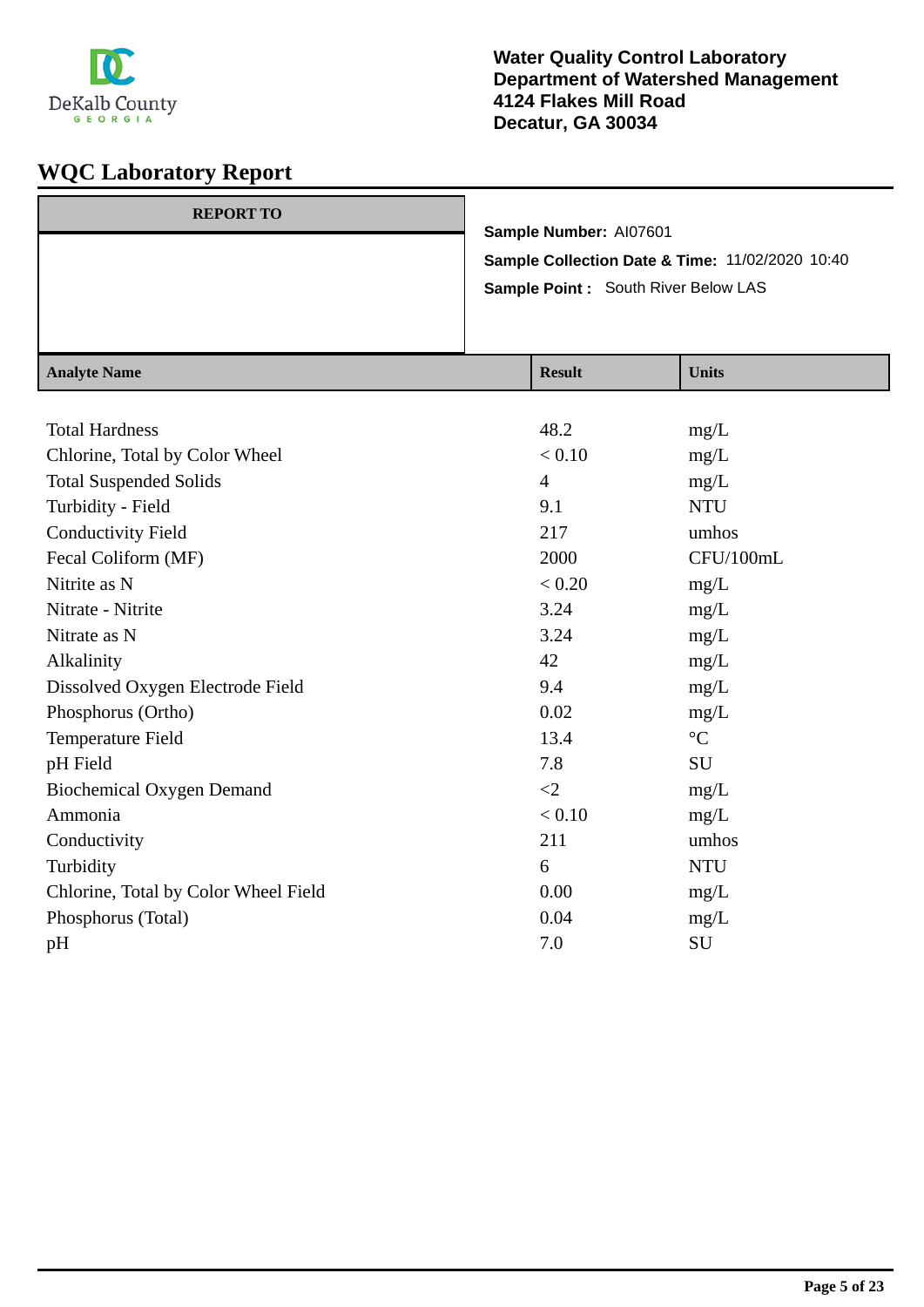

| <b>REPORT TO</b> |                                                 |
|------------------|-------------------------------------------------|
|                  | Sample Number: AI07602                          |
|                  | Sample Collection Date & Time: 11/02/2020 10:55 |
|                  | Sample Point : Pole Bridge Creek Below LAS      |
|                  |                                                 |
|                  |                                                 |

| <b>Analyte Name</b>                  | <b>Result</b>  | <b>Units</b>    |
|--------------------------------------|----------------|-----------------|
|                                      |                |                 |
| Nitrate - Nitrite                    | < 0.20         | mg/L            |
| Chlorine, Total by Color Wheel       | < 0.10         | mg/L            |
| <b>Total Suspended Solids</b>        | 11             | mg/L            |
| Turbidity - Field                    | 7.1            | <b>NTU</b>      |
| <b>Conductivity Field</b>            | 84             | umhos           |
| Fecal Coliform (MF)                  | 320            | CFU/100mL       |
| Nitrate as N                         | < 0.20         | mg/L            |
| pH                                   | 6.5            | SU              |
| <b>Total Hardness</b>                | 17.8           | mg/L            |
| Nitrite as N                         | < 0.20         | mg/L            |
| <b>Biochemical Oxygen Demand</b>     | $\leq$ 2       | mg/L            |
| Alkalinity                           | 32             | mg/L            |
| Phosphorus (Ortho)                   | 0.01           | mg/L            |
| pH Field                             | 7.1            | SU              |
| Temperature Field                    | 13.0           | $\rm ^{\circ}C$ |
| Phosphorus (Total)                   | 0.01           | mg/L            |
| Ammonia                              | < 0.10         | mg/L            |
| Conductivity                         | 82             | umhos           |
| Turbidity                            | $\overline{7}$ | <b>NTU</b>      |
| Chlorine, Total by Color Wheel Field | 0.00           | mg/L            |
| Dissolved Oxygen Electrode Field     | 9.2            | mg/L            |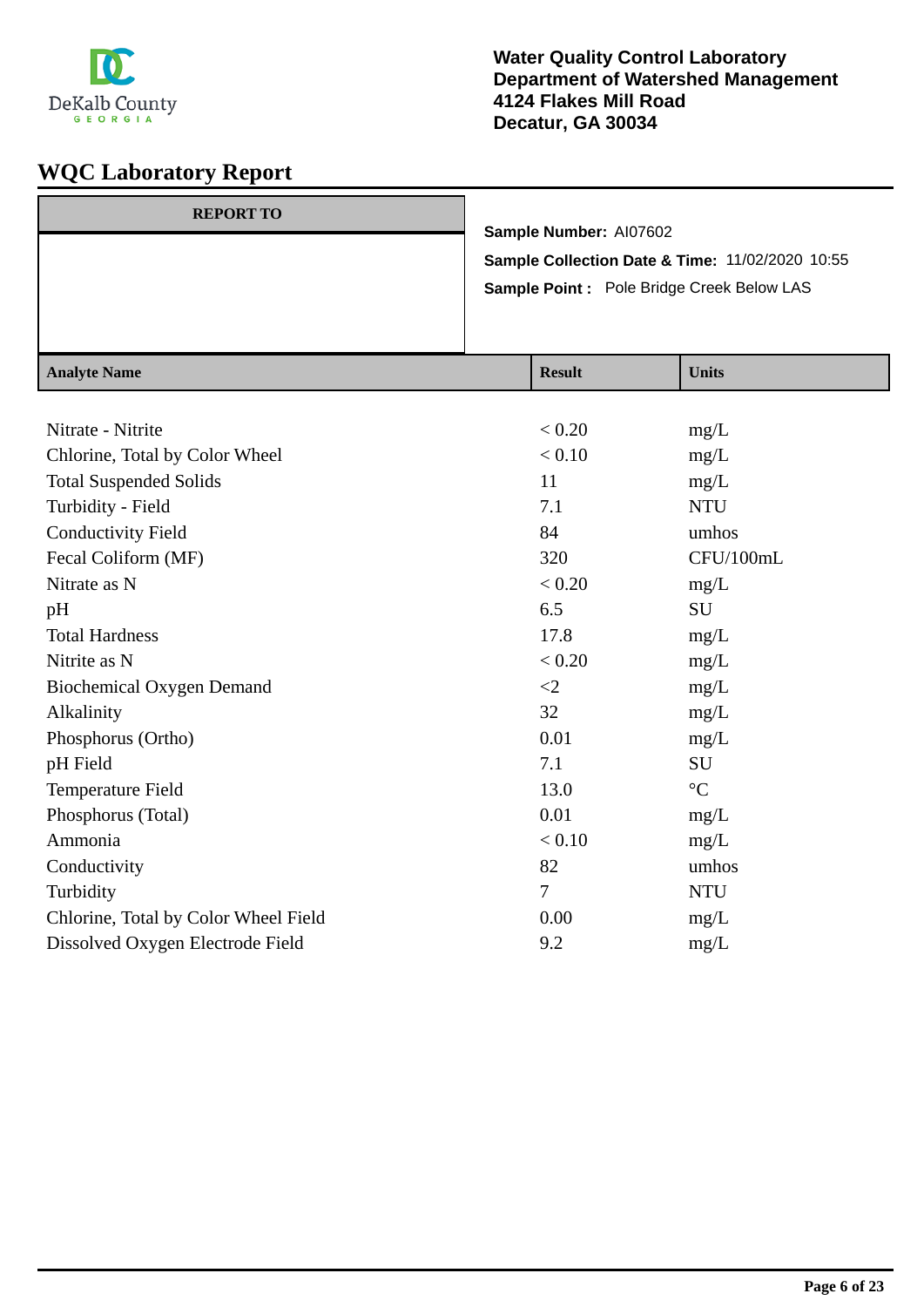

| <b>REPORT TO</b> |                                                    |
|------------------|----------------------------------------------------|
|                  | Sample Number: AI07603                             |
|                  | Sample Collection Date & Time: 11/02/2020 11:30    |
|                  | <b>Sample Point:</b> Pole Bridge Creek Abv LAS #10 |
|                  |                                                    |
|                  |                                                    |

| <b>Analyte Name</b>                  | <b>Result</b>  | <b>Units</b>      |
|--------------------------------------|----------------|-------------------|
|                                      |                |                   |
| Tape down distance                   | n/a            | Feet              |
| <b>Total Suspended Solids</b>        | $\overline{4}$ | mg/L              |
| Chlorine, Total by Color Wheel       | < 0.10         | mg/L              |
| Turbidity - Field                    | 7.7            | <b>NTU</b>        |
| <b>Conductivity Field</b>            | 86             | umhos             |
| Fecal Coliform (MF)                  | 350            | CFU/100mL         |
| Nitrite as N                         | < 0.20         | mg/L              |
| Nitrate as N                         | < 0.20         | mg/L              |
| Phosphorus (Ortho)                   | 0.01           | mg/L              |
| pH                                   | 6.4            | SU                |
| Nitrate - Nitrite                    | < 0.20         | mg/L              |
| <b>Biochemical Oxygen Demand</b>     | $\leq$ 2       | mg/L              |
| Dissolved Oxygen Electrode Field     | 9.4            | mg/L              |
| <b>Total Hardness</b>                | 30.2           | mg/L              |
| pH Field                             | 7.3            | SU                |
| Temperature Field                    | 12.8           | $^{\circ}{\rm C}$ |
| Phosphorus (Total)                   | 0.02           | mg/L              |
| Ammonia                              | < 0.10         | mg/L              |
| Conductivity                         | 82             | umhos             |
| Turbidity                            | 3              | <b>NTU</b>        |
| Chlorine, Total by Color Wheel Field | 0.00           | mg/L              |
| Alkalinity                           | 32             | mg/L              |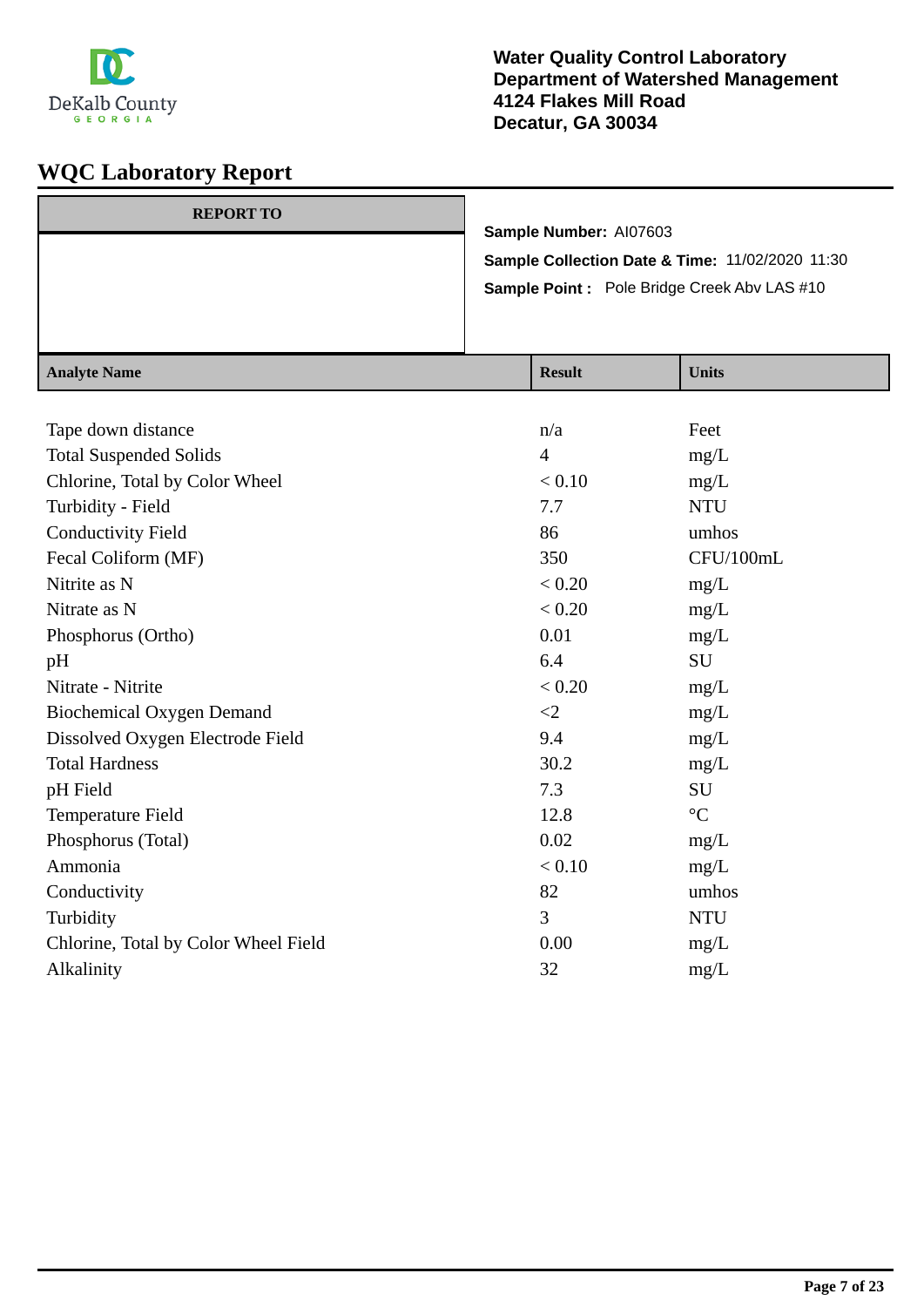

| <b>REPORT TO</b> |                                                     |
|------------------|-----------------------------------------------------|
|                  | Sample Number: AI07604                              |
|                  | Sample Collection Date & Time: 11/02/2020 08:51     |
|                  | <b>Sample Point:</b> South River at Bouldercrest Rd |
|                  |                                                     |
|                  |                                                     |

| <b>Analyte Name</b>                  | <b>Result</b>  | <b>Units</b>      |
|--------------------------------------|----------------|-------------------|
|                                      |                |                   |
| Fecal Coliform (MF)                  | 3700           | CFU/100mL         |
| <b>Total Suspended Solids</b>        | $\leq$ 1       | mg/L              |
| Turbidity - Field                    | 6.5            | <b>NTU</b>        |
| <b>Conductivity Field</b>            | 184            | umhos             |
| Chlorine, Total by Color Wheel Field | 0.00           | mg/L              |
| Nitrite as N                         | < 0.20         | mg/L              |
| Phosphorus (Ortho)                   | 0.05           | mg/L              |
| Nitrate as N                         | 0.66           | mg/L              |
| Nitrate - Nitrite                    | 0.66           | mg/L              |
| Temperature Field                    | 10.7           | $^{\circ}{\rm C}$ |
| Alkalinity                           | 58             | mg/L              |
| pH Field                             | 7.6            | SU                |
| Dissolved Oxygen Electrode Field     | 13.1           | mg/L              |
| Chlorine, Total by Color Wheel       | < 0.10         | mg/L              |
| Ammonia                              | < 0.10         | mg/L              |
| Turbidity                            | $\overline{4}$ | <b>NTU</b>        |
| Phosphorus (Total)                   | 0.06           | mg/L              |
| Conductivity                         | 180            | umhos             |
| pH                                   | 7.2            | SU                |
| <b>Total Hardness</b>                | 43.1           | mg/L              |
| <b>Biochemical Oxygen Demand</b>     | $\leq$ 2       | mg/L              |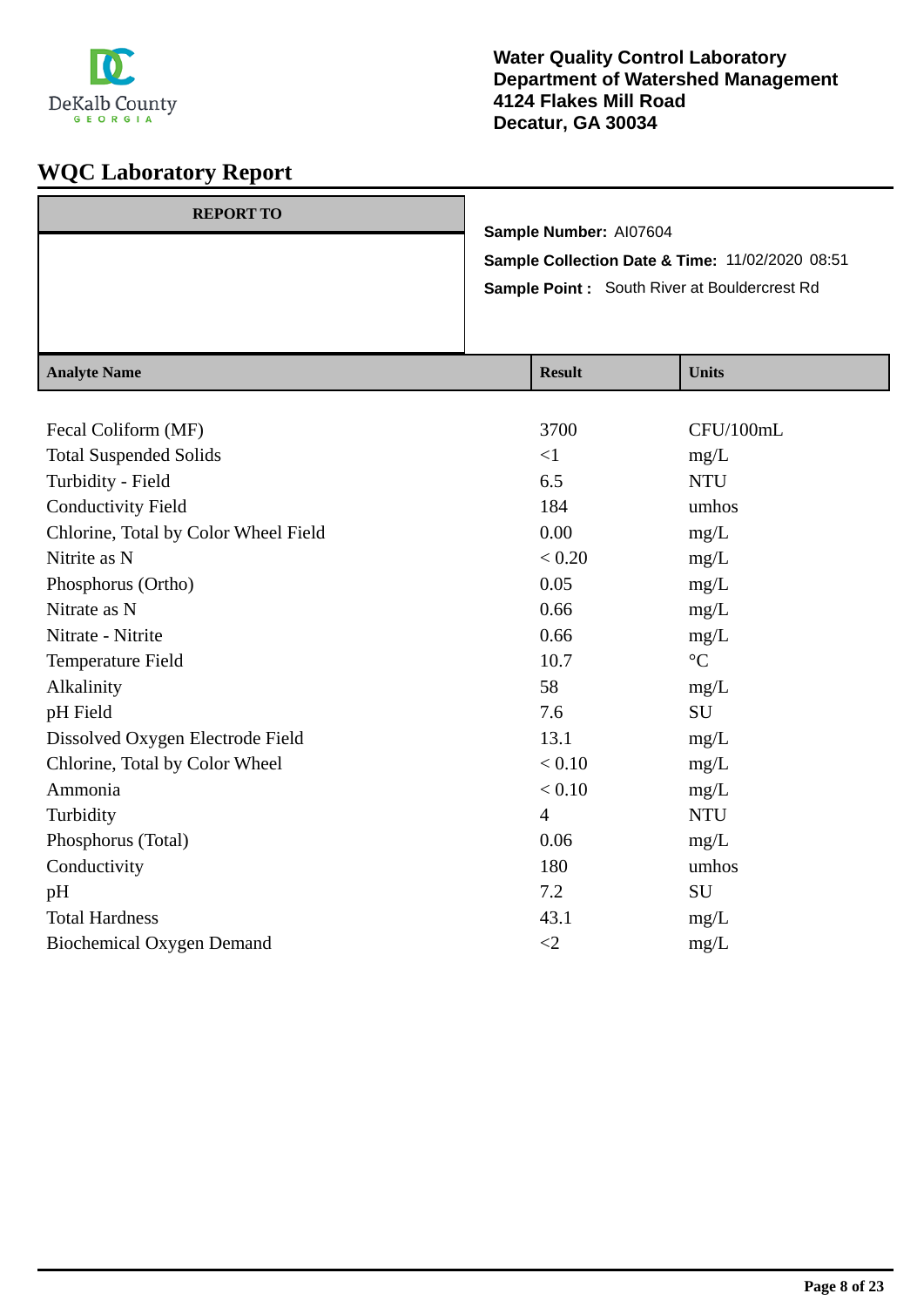

### **Water Quality Control Laboratory Department of Watershed Management 4124 Flakes Mill Road Decatur, GA 30034**

| <b>REPORT TO</b> |                                                 |
|------------------|-------------------------------------------------|
|                  | Sample Number: AI07605                          |
|                  | Sample Collection Date & Time: 11/02/2020 09:04 |
|                  | Sample Point: Entrenchment Creek: Const. Rd.    |
|                  |                                                 |
|                  |                                                 |

| <b>Analyte Name</b>                  | <b>Result</b>  | <b>Units</b>    |
|--------------------------------------|----------------|-----------------|
|                                      |                |                 |
| Phosphorus (Ortho)                   | 0.03           | mg/L            |
| Chlorine, Total by Color Wheel Field | 0.00           | mg/L            |
| <b>Total Suspended Solids</b>        | $\overline{2}$ | mg/L            |
| <b>Conductivity Field</b>            | 210            | umhos           |
| <b>Total Hardness</b>                | 46.2           | mg/L            |
| Nitrite as N                         | < 0.20         | mg/L            |
| pH                                   | 6.5            | <b>SU</b>       |
| Nitrate - Nitrite                    | 1.60           | mg/L            |
| Turbidity - Field                    | 4.1            | <b>NTU</b>      |
| Nitrate as N                         | 1.60           | mg/L            |
| Dissolved Oxygen Electrode Field     | 13.2           | mg/L            |
| Fecal Coliform (MF)                  | 2900           | CFU/100mL       |
| Chlorine, Total by Color Wheel       | < 0.10         | mg/L            |
| Temperature Field                    | 10.7           | $\rm ^{\circ}C$ |
| pH Field                             | 7.6            | SU              |
| Alkalinity                           | 60             | mg/L            |
| <b>Biochemical Oxygen Demand</b>     | $\leq$ 2       | mg/L            |
| Phosphorus (Total)                   | 0.04           | mg/L            |
| Ammonia                              | 0.19           | mg/L            |
| Conductivity                         | 201            | umhos           |
| Turbidity                            | 3              | <b>NTU</b>      |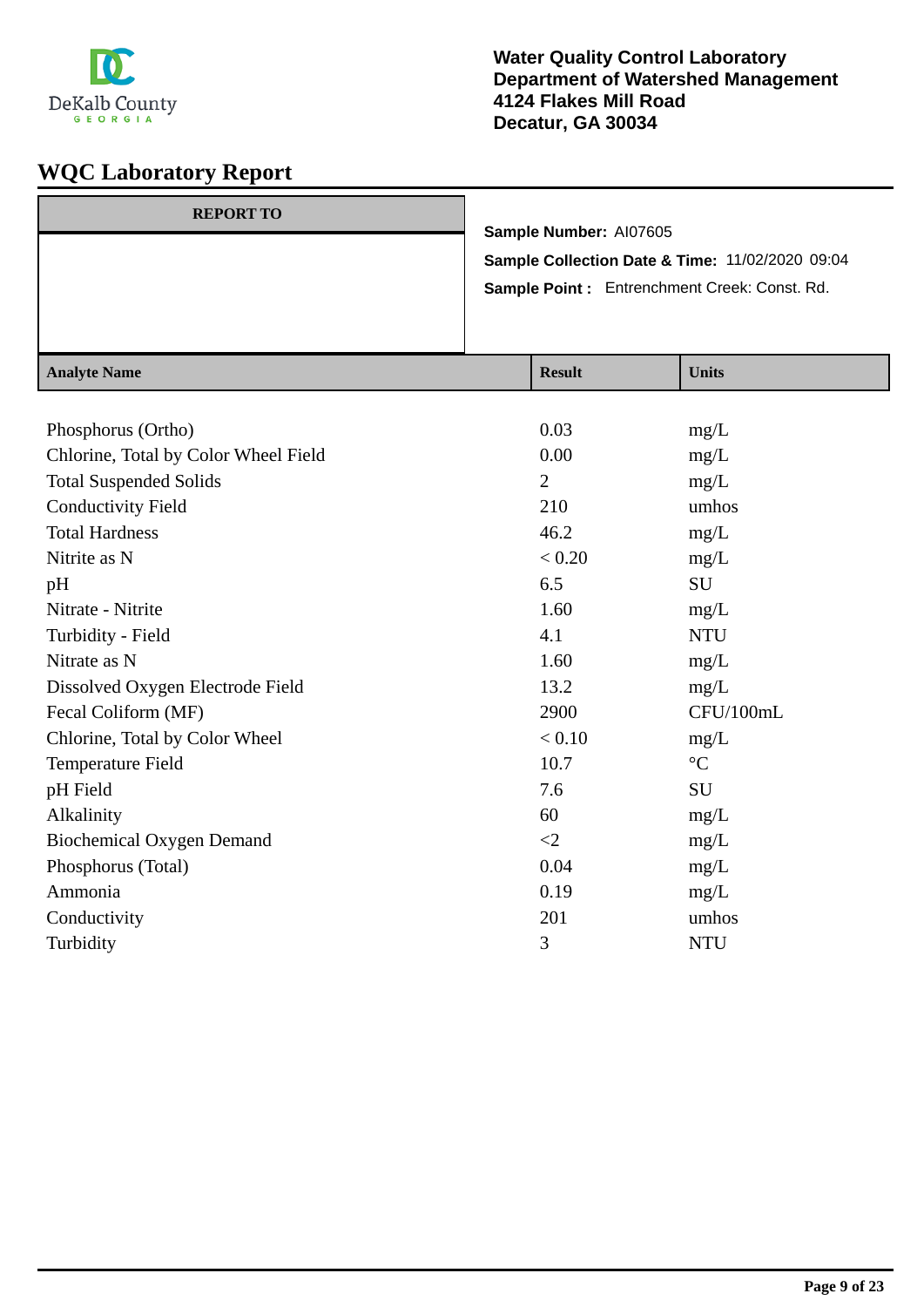

| <b>REPORT TO</b> |                                                  |
|------------------|--------------------------------------------------|
|                  | Sample Number: AI07606                           |
|                  | Sample Collection Date & Time: 11/02/2020 09:20  |
|                  | <b>Sample Point:</b> South River at Moreland Ave |
|                  |                                                  |
|                  |                                                  |

| <b>Analyte Name</b>                  | <b>Result</b> | <b>Units</b>    |
|--------------------------------------|---------------|-----------------|
|                                      |               |                 |
| Temperature Field                    | 10.7          | $\rm ^{\circ}C$ |
| <b>Total Hardness</b>                | 41.5          | mg/L            |
| <b>Conductivity Field</b>            | 180           | umhos           |
| Dissolved Oxygen Electrode Field     | 13.9          | mg/L            |
| Chlorine, Total by Color Wheel Field | 0.00          | mg/L            |
| Chlorine, Total by Color Wheel       | < 0.10        | mg/L            |
| <b>Biochemical Oxygen Demand</b>     | $\leq$ 2      | mg/L            |
| Nitrite as N                         | < 0.20        | mg/L            |
| Ammonia                              | < 0.10        | mg/L            |
| <b>Total Suspended Solids</b>        | $<$ 1         | mg/L            |
| Alkalinity                           | 58            | mg/L            |
| Phosphorus (Total)                   | 0.02          | mg/L            |
| pH Field                             | 7.6           | SU              |
| Turbidity                            | 5             | <b>NTU</b>      |
| Conductivity                         | 173           | umhos           |
| Fecal Coliform (MF)                  | 3000          | CFU/100mL       |
| pH                                   | 6.9           | SU              |
| Nitrate as N                         | 0.60          | mg/L            |
| Nitrate - Nitrite                    | 0.60          | mg/L            |
| Phosphorus (Ortho)                   | 0.01          | mg/L            |
| Turbidity - Field                    | 3.8           | <b>NTU</b>      |
|                                      |               |                 |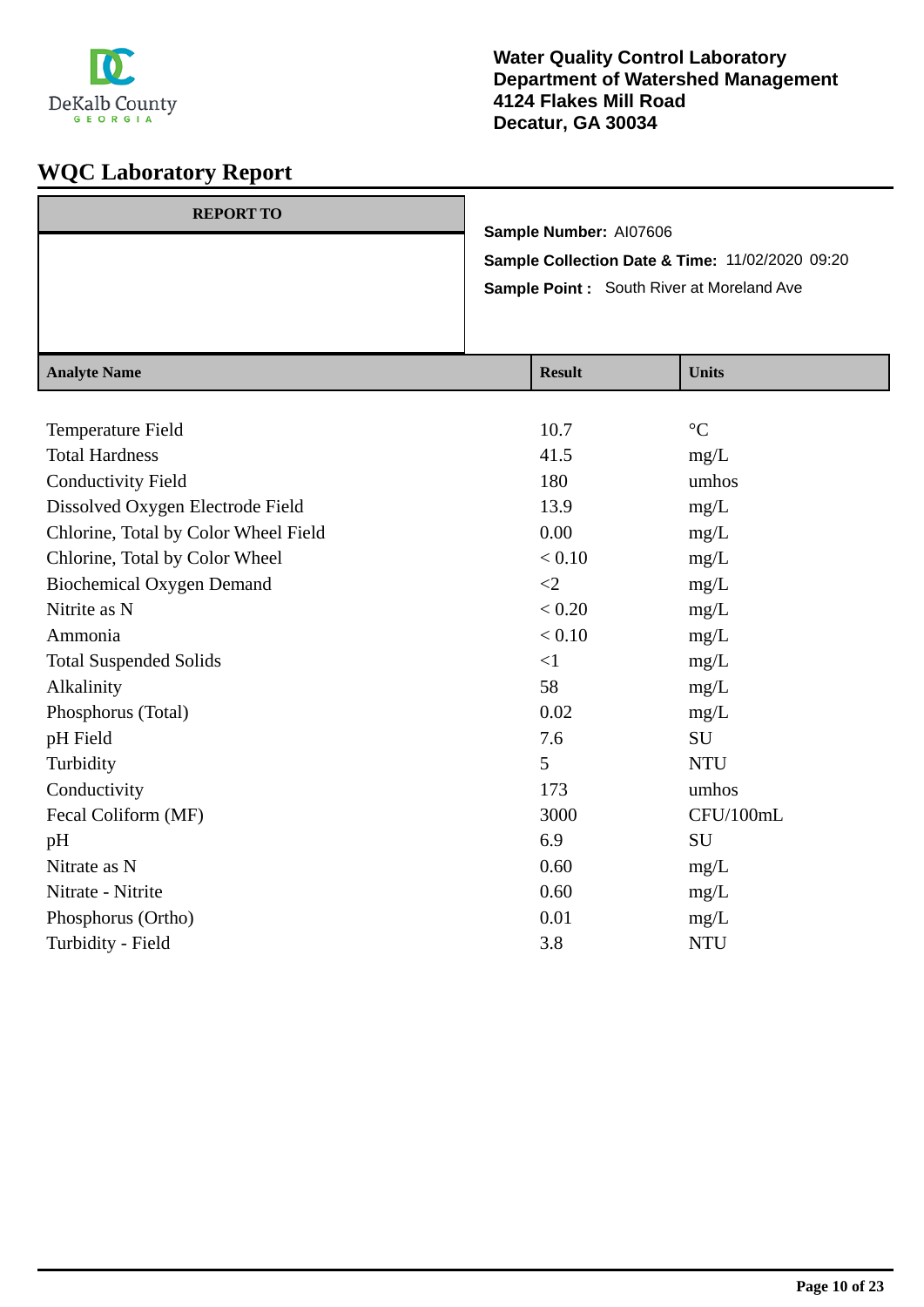

| <b>REPORT TO</b><br>Sample Number: AI07607<br>Sample Collection Date & Time: 11/02/2020 11:50 |                                          |  |
|-----------------------------------------------------------------------------------------------|------------------------------------------|--|
|                                                                                               | Sample Point: South River at Klondike Rd |  |
|                                                                                               |                                          |  |
|                                                                                               |                                          |  |
|                                                                                               |                                          |  |

| <b>Analyte Name</b>                  | <b>Result</b> | <b>Units</b>    |
|--------------------------------------|---------------|-----------------|
|                                      |               |                 |
| Chlorine, Total by Color Wheel       | < 0.10        | mg/L            |
| Nitrate - Nitrite                    | 2.62          | mg/L            |
| Nitrate as N                         | 2.62          | mg/L            |
| Nitrite as N                         | < 0.20        | mg/L            |
| Fecal Coliform (MF)                  | 2300          | CFU/100mL       |
| <b>Conductivity Field</b>            | 201           | umhos           |
| Dissolved Oxygen Electrode Field     | 9.2           | mg/L            |
| Turbidity - Field                    | 8.9           | <b>NTU</b>      |
| Phosphorus (Ortho)                   | 0.02          | mg/L            |
| <b>Biochemical Oxygen Demand</b>     | $\langle 2$   | mg/L            |
| Temperature Field                    | 13.2          | $\rm ^{\circ}C$ |
| Chlorine, Total by Color Wheel Field | 0.00          | mg/L            |
| Turbidity                            | 5             | <b>NTU</b>      |
| <b>Total Hardness</b>                | 56.6          | mg/L            |
| pH Field                             | 7.4           | SU              |
| pH                                   | 7.0           | SU              |
| Phosphorus (Total)                   | 0.05          | mg/L            |
| Alkalinity                           | 41            | mg/L            |
| <b>Total Suspended Solids</b>        | 10            | mg/L            |
| Ammonia                              | < 0.10        | mg/L            |
| Conductivity                         | 195           | umhos           |
|                                      |               |                 |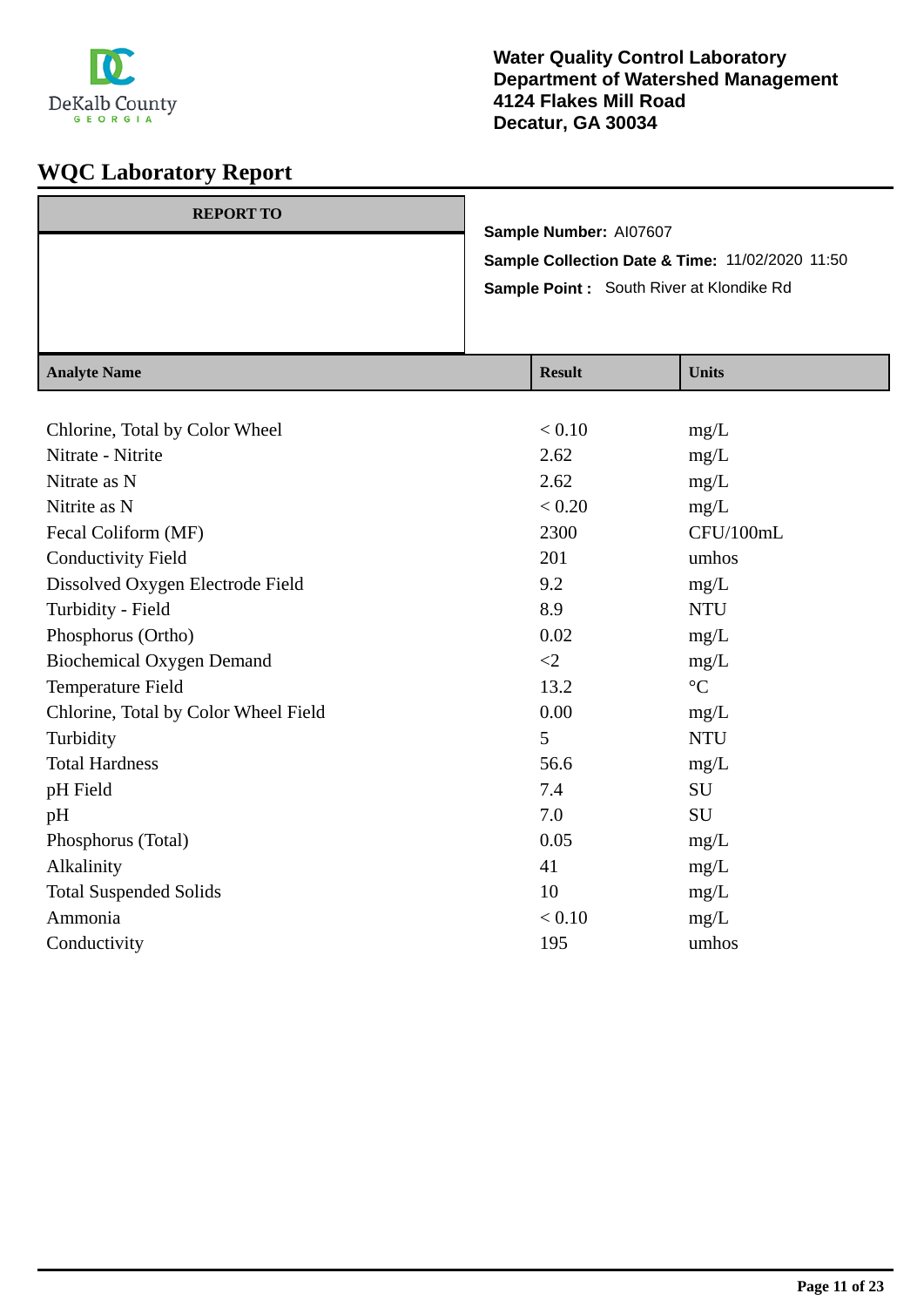

| <b>REPORT TO</b> |                                                            |
|------------------|------------------------------------------------------------|
|                  | Sample Number: AI07660                                     |
|                  | <b>Sample Collection Date &amp; Time: 11/03/2020 09:35</b> |
|                  | Sample Point: Conley Creek: River Road                     |
|                  |                                                            |
|                  |                                                            |

| <b>Analyte Name</b>                  | <b>Result</b> | <b>Units</b>    |
|--------------------------------------|---------------|-----------------|
|                                      |               |                 |
| <b>Total Hardness</b>                | 36            | mg/L            |
| <b>Total Suspended Solids</b>        | 10            | mg/L            |
| Turbidity - Field                    | 5.7           | <b>NTU</b>      |
| <b>Conductivity Field</b>            | 148           | umhos           |
| Chlorine, Total by Color Wheel Field | 0.00          | mg/L            |
| Fecal Coliform (MF)                  | 380           | CFU/100mL       |
| pH                                   | 6.6           | SU              |
| Chlorine, Total by Color Wheel       | < 0.10        | mg/L            |
| Temperature Field                    | 12.1          | $\rm ^{\circ}C$ |
| Conductivity                         | 146           | umhos           |
| Ammonia                              | < 0.10        | mg/L            |
| Phosphorus (Total)                   | 0.12          | mg/L            |
| <b>Biochemical Oxygen Demand</b>     | $\leq$ 2      | mg/L            |
| Alkalinity                           | 51            | mg/L            |
| pH Field                             | 6.8           | SU              |
| Turbidity                            | 10            | <b>NTU</b>      |
| Dissolved Oxygen Electrode Field     | 9.4           | mg/L            |
|                                      |               |                 |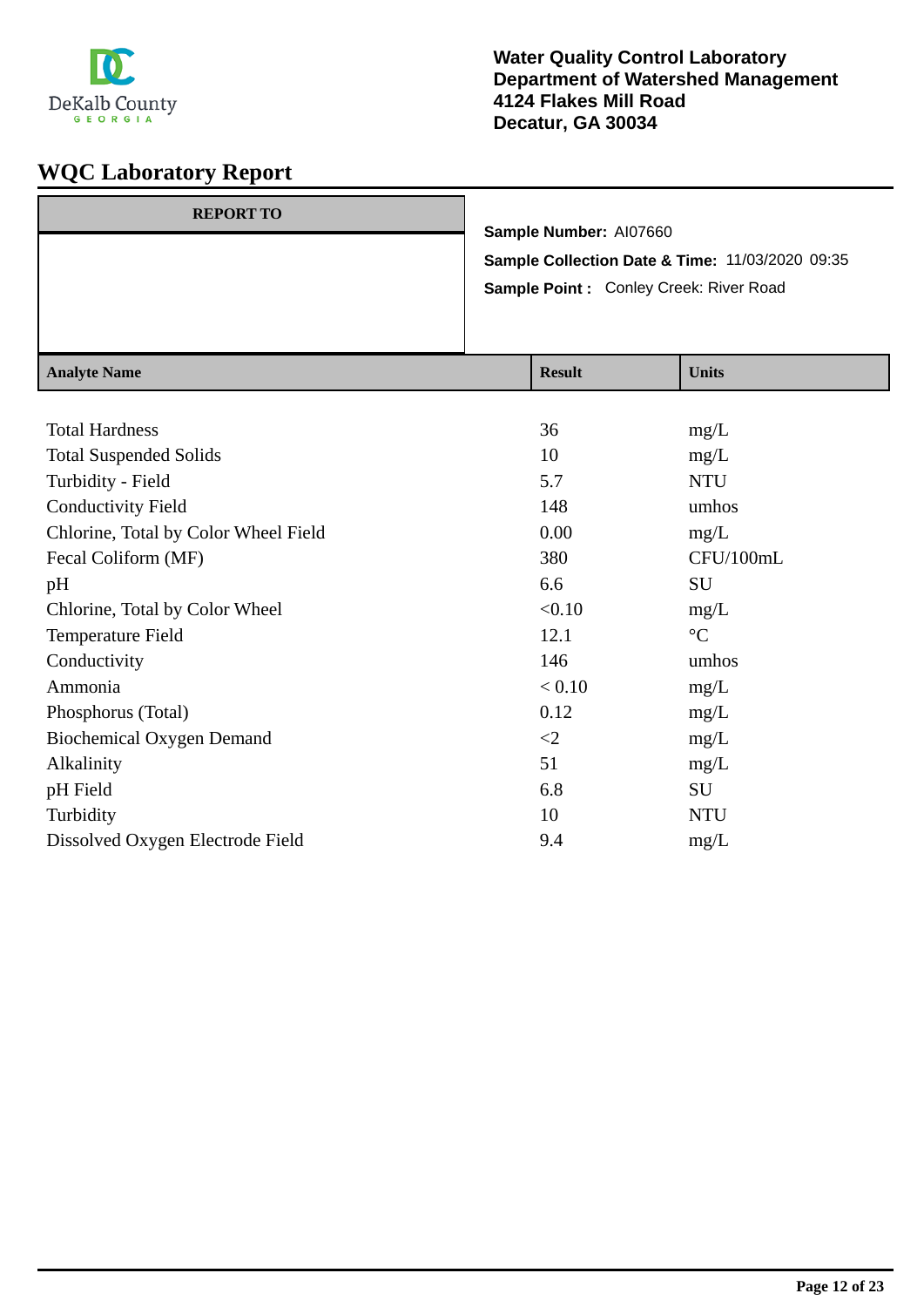

| <b>REPORT TO</b> |                                                 |  |
|------------------|-------------------------------------------------|--|
|                  | Sample Number: AI07661                          |  |
|                  | Sample Collection Date & Time: 11/03/2020 10:35 |  |
|                  | Sample Point : Doolittle Creek: C. Spring Rd.   |  |
|                  |                                                 |  |
|                  |                                                 |  |

| <b>Analyte Name</b>                  | <b>Result</b> | <b>Units</b>    |
|--------------------------------------|---------------|-----------------|
|                                      |               |                 |
| pH                                   | 6.3           | SU              |
| Fecal Coliform (MF)                  | 5400          | CFU/100mL       |
| Chlorine, Total by Color Wheel Field | 0.00          | mg/L            |
| <b>Conductivity Field</b>            | 102           | umhos           |
| Turbidity - Field                    | 6.7           | <b>NTU</b>      |
| <b>Total Suspended Solids</b>        | 10            | mg/L            |
| Chlorine, Total by Color Wheel       | < 0.10        | mg/L            |
| Conductivity                         | 98            | umhos           |
| pH Field                             | 6.8           | SU              |
| Turbidity                            | 9             | <b>NTU</b>      |
| Dissolved Oxygen Electrode Field     | 9.3           | mg/L            |
| Alkalinity                           | 27            | mg/L            |
| <b>Biochemical Oxygen Demand</b>     | $\leq$ 2      | mg/L            |
| Phosphorus (Total)                   | 0.06          | mg/L            |
| Ammonia                              | 0.25          | mg/L            |
| <b>Total Hardness</b>                | 18            | mg/L            |
| Temperature Field                    | 10.7          | $\rm ^{\circ}C$ |
|                                      |               |                 |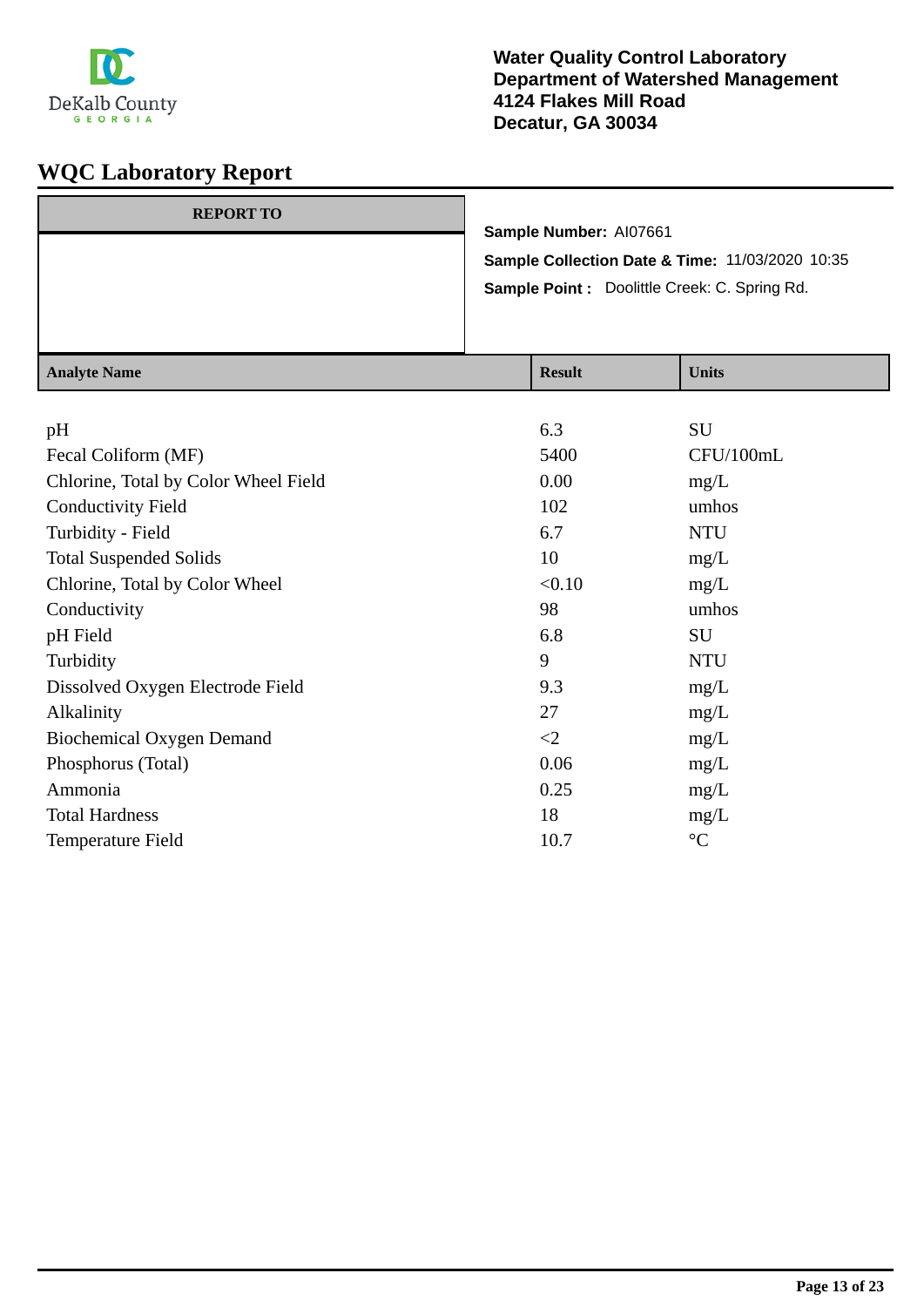

| $A = -1 - 4 - N$ |                                                                           | $\mathbf{D}$ . $\mathbf{L}$ |  | $TT - 24 -$                                |
|------------------|---------------------------------------------------------------------------|-----------------------------|--|--------------------------------------------|
|                  |                                                                           |                             |  | Sample Point : Doless Creek: C. Spring Rd. |
|                  | Sample Number: AI07662<br>Sample Collection Date & Time: 11/03/2020 10:25 |                             |  |                                            |
| <b>REPORT TO</b> |                                                                           |                             |  |                                            |

| <b>Analyte Name</b>                  | <b>Result</b>  | <b>Units</b>    |
|--------------------------------------|----------------|-----------------|
|                                      |                |                 |
| Chlorine, Total by Color Wheel Field | 0.00           | mg/L            |
| <b>Total Hardness</b>                | 31             | mg/L            |
| Turbidity - Field                    | 3.0            | <b>NTU</b>      |
| <b>Conductivity Field</b>            | 108            | umhos           |
| Fecal Coliform (MF)                  | 430            | CFU/100mL       |
| pH                                   | 6.4            | SU              |
| Chlorine, Total by Color Wheel       | < 0.10         | mg/L            |
| <b>Total Suspended Solids</b>        | 10             | mg/L            |
| Temperature Field                    | 10.4           | $\rm ^{\circ}C$ |
| Conductivity                         | 105            | umhos           |
| Ammonia                              | < 0.10         | mg/L            |
| Phosphorus (Total)                   | 0.13           | mg/L            |
| Biochemical Oxygen Demand            | $\leq$         | mg/L            |
| Alkalinity                           | 31             | mg/L            |
| pH Field                             | 6.9            | SU              |
| Dissolved Oxygen Electrode Field     | 9.5            | mg/L            |
| Turbidity                            | $\overline{2}$ | <b>NTU</b>      |
|                                      |                |                 |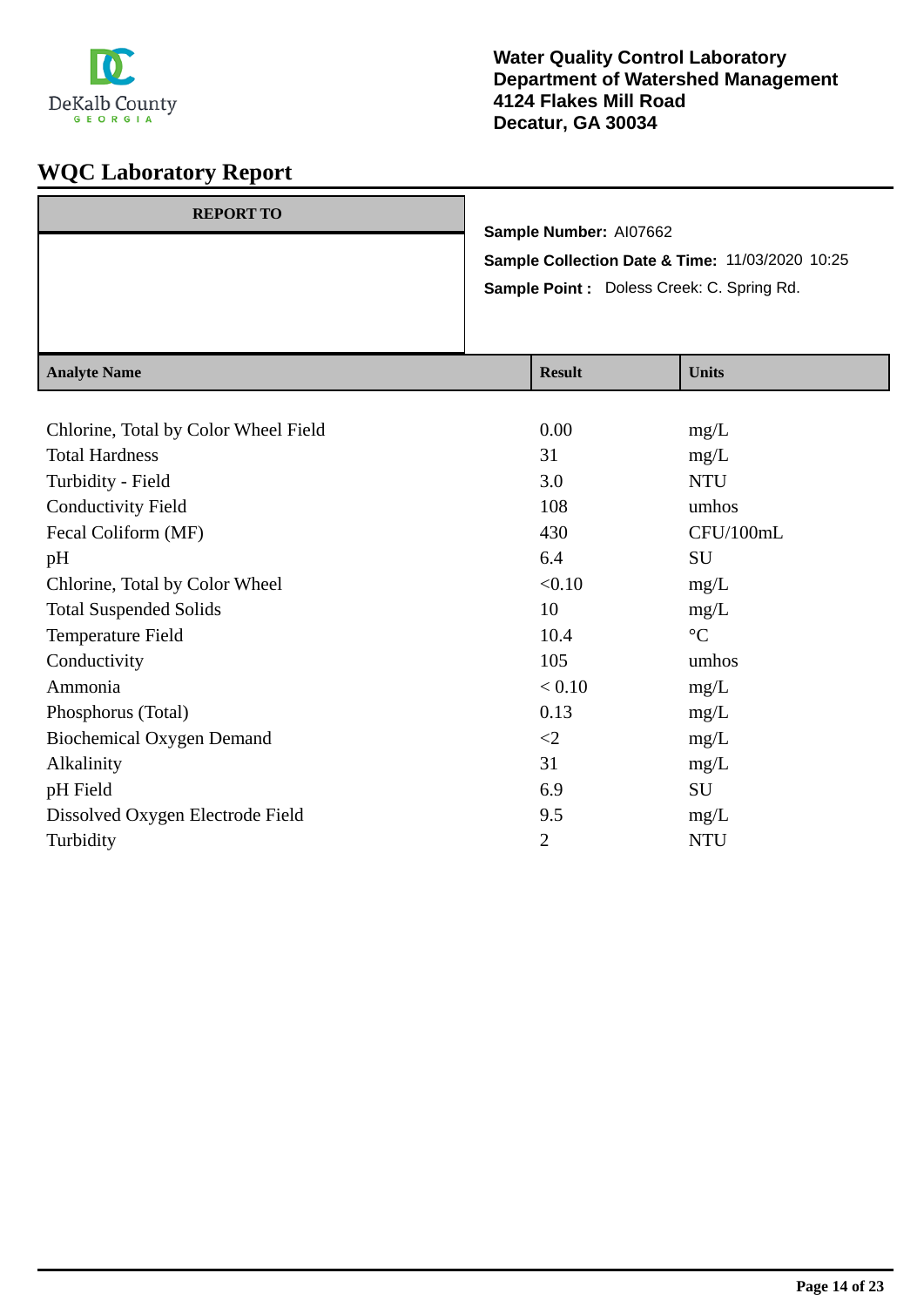

### **Water Quality Control Laboratory Department of Watershed Management 4124 Flakes Mill Road Decatur, GA 30034**

| $A$ notre Nome   |                                                                           | Sample Point: Sugar Creek: Clifton Church Rd<br>$\mathbf{D}_{\alpha}$ . 14 | $\mathbf{H}$ <sub>1</sub> : $\mathbf{L}$ |
|------------------|---------------------------------------------------------------------------|----------------------------------------------------------------------------|------------------------------------------|
| <b>REPORT TO</b> | Sample Number: AI07663<br>Sample Collection Date & Time: 11/03/2020 10:55 |                                                                            |                                          |

| Analyte Name                         | Result   | UMILS           |
|--------------------------------------|----------|-----------------|
|                                      |          |                 |
| Chlorine, Total by Color Wheel       | < 0.10   | mg/L            |
| pH                                   | 6.7      | <b>SU</b>       |
| Fecal Coliform (MF)                  | 210      | CFU/100mL       |
| Chlorine, Total by Color Wheel Field | 0.00     | mg/L            |
| <b>Conductivity Field</b>            | 137      | umhos           |
| Temperature Field                    | 11.1     | $\rm ^{\circ}C$ |
| <b>Total Suspended Solids</b>        | 5        | mg/L            |
| Conductivity                         | 133      | umhos           |
| Turbidity - Field                    | 2.8      | <b>NTU</b>      |
| Ammonia                              | < 0.10   | mg/L            |
| Phosphorus (Total)                   | 0.04     | mg/L            |
| <b>Biochemical Oxygen Demand</b>     | $\leq$ 2 | mg/L            |
| Alkalinity                           | 37       | mg/L            |
| pH Field                             | 6.6      | SU              |
| Dissolved Oxygen Electrode Field     | 9.8      | mg/L            |
| Turbidity                            | 8        | <b>NTU</b>      |
| <b>Total Hardness</b>                | 37       | mg/L            |
|                                      |          |                 |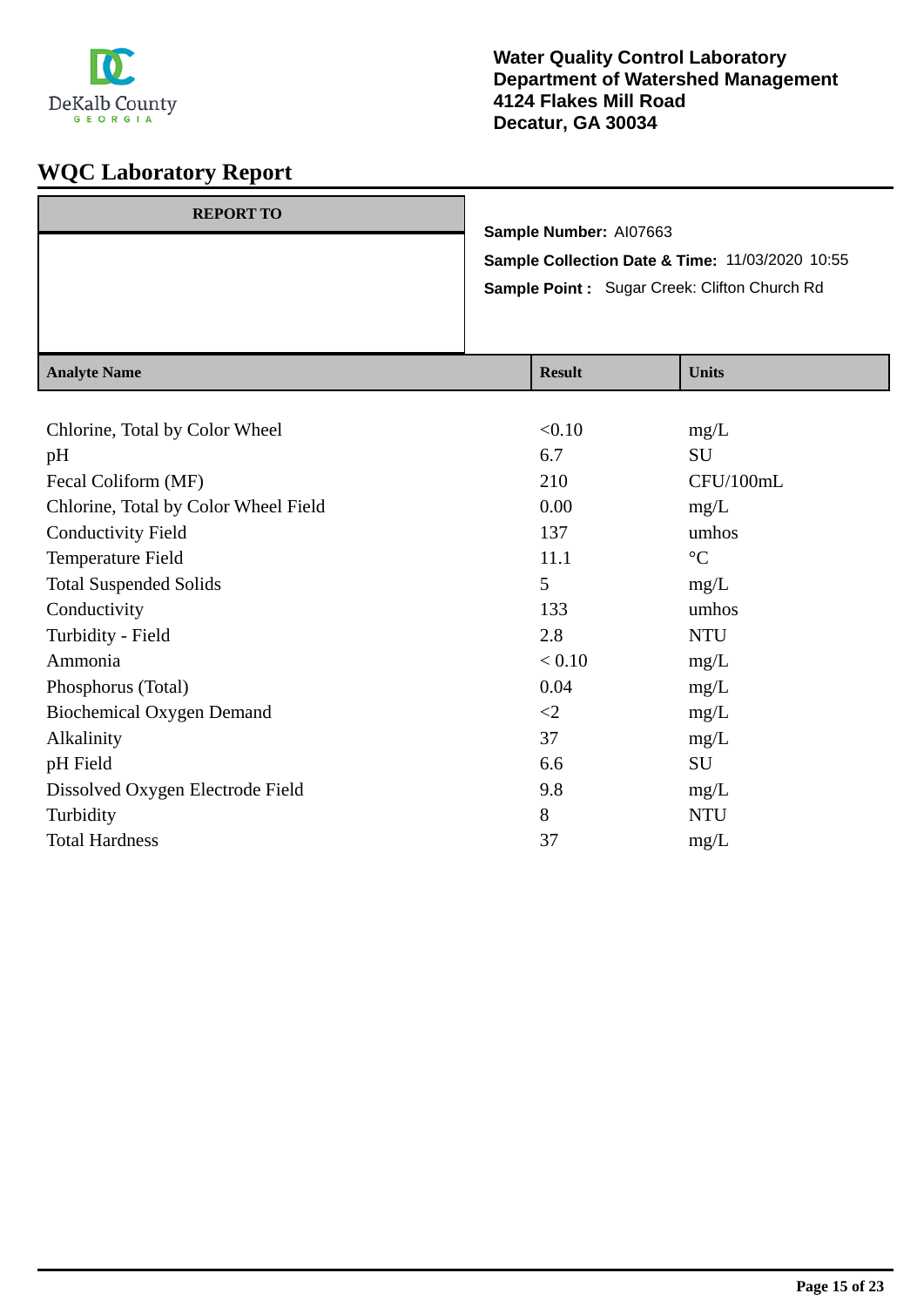

| <b>REPORT TO</b> |                                                 |
|------------------|-------------------------------------------------|
|                  | Sample Number: AI07664                          |
|                  | Sample Collection Date & Time: 11/03/2020 11:30 |
|                  | Sample Point : Cobbs Creek: Rainbow Dr.         |
|                  |                                                 |
|                  |                                                 |

| <b>Analyte Name</b>                  | <b>Result</b>  | <b>Units</b>    |
|--------------------------------------|----------------|-----------------|
|                                      |                |                 |
| <b>Total Hardness</b>                | 30             | mg/L            |
| Chlorine, Total by Color Wheel       | < 0.10         | mg/L            |
| Turbidity                            | $\overline{2}$ | <b>NTU</b>      |
| Fecal Coliform (MF)                  | 3900           | CFU/100mL       |
| Chlorine, Total by Color Wheel Field | 0.00           | mg/L            |
| <b>Conductivity Field</b>            | 100            | umhos           |
| <b>Total Suspended Solids</b>        | 8              | mg/L            |
| Turbidity - Field                    | 4.1            | <b>NTU</b>      |
| Dissolved Oxygen Electrode Field     | 9.8            | mg/L            |
| Temperature Field                    | 11.3           | $\rm ^{\circ}C$ |
| pH Field                             | 6.6            | SU              |
| Alkalinity                           | 25             | mg/L            |
| <b>Biochemical Oxygen Demand</b>     | $\leq$         | mg/L            |
| Phosphorus (Total)                   | 0.03           | mg/L            |
| Ammonia                              | < 0.10         | mg/L            |
| Conductivity                         | 99             | umhos           |
| pH                                   | 6.6            | SU              |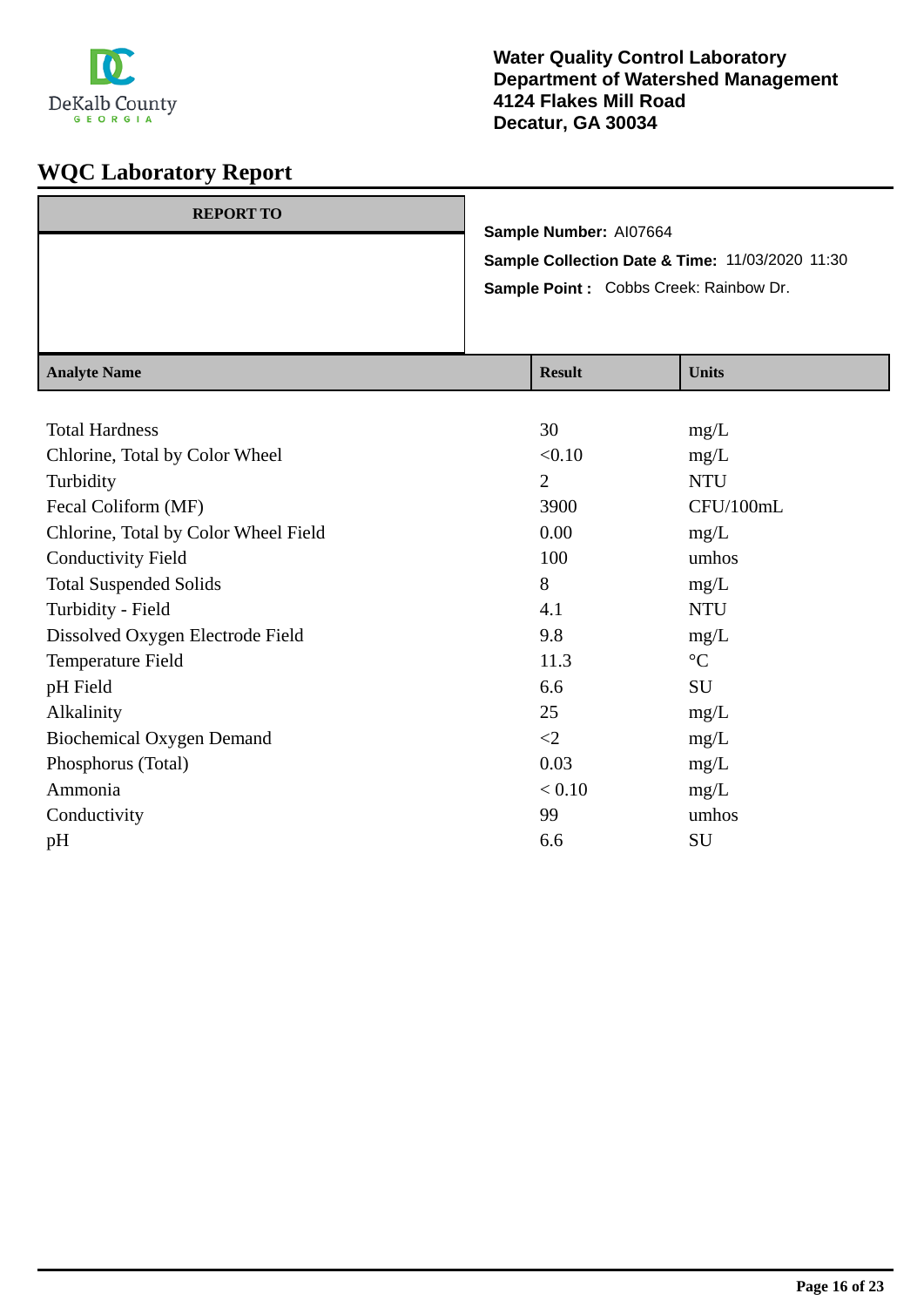

| Sample Collection Date & Time: 11/03/2020 11:10<br>Sample Point: Sugar Creek at Brannen Rd |  |
|--------------------------------------------------------------------------------------------|--|
| Sample Number: AI07665                                                                     |  |
| <b>REPORT TO</b>                                                                           |  |

| <b>Analyte Name</b>                  | <b>Result</b>  | <b>Units</b>    |
|--------------------------------------|----------------|-----------------|
|                                      |                |                 |
| <b>Conductivity Field</b>            | 141            | umhos           |
| Phosphorus (Total)                   | 0.05           | mg/L            |
| Fecal Coliform (MF)                  | 320            | CFU/100mL       |
| Chlorine, Total by Color Wheel       | < 0.10         | mg/L            |
| <b>Biochemical Oxygen Demand</b>     | $\leq$         | mg/L            |
| Ammonia                              | < 0.10         | mg/L            |
| <b>Total Suspended Solids</b>        | $\overline{2}$ | mg/L            |
| Alkalinity                           | 41             | mg/L            |
| pH Field                             | 6.9            | SU              |
| pH                                   | 7.2            | SU              |
| Turbidity                            | $\overline{4}$ | <b>NTU</b>      |
| Conductivity                         | 137            | umhos           |
| Dissolved Oxygen Electrode Field     | 10.0           | mg/L            |
| Chlorine, Total by Color Wheel Field | 0.00           | mg/L            |
| Turbidity - Field                    | 3.3            | <b>NTU</b>      |
| Temperature Field                    | 12.0           | $\rm ^{\circ}C$ |
| <b>Total Hardness</b>                | 49             | mg/L            |
|                                      |                |                 |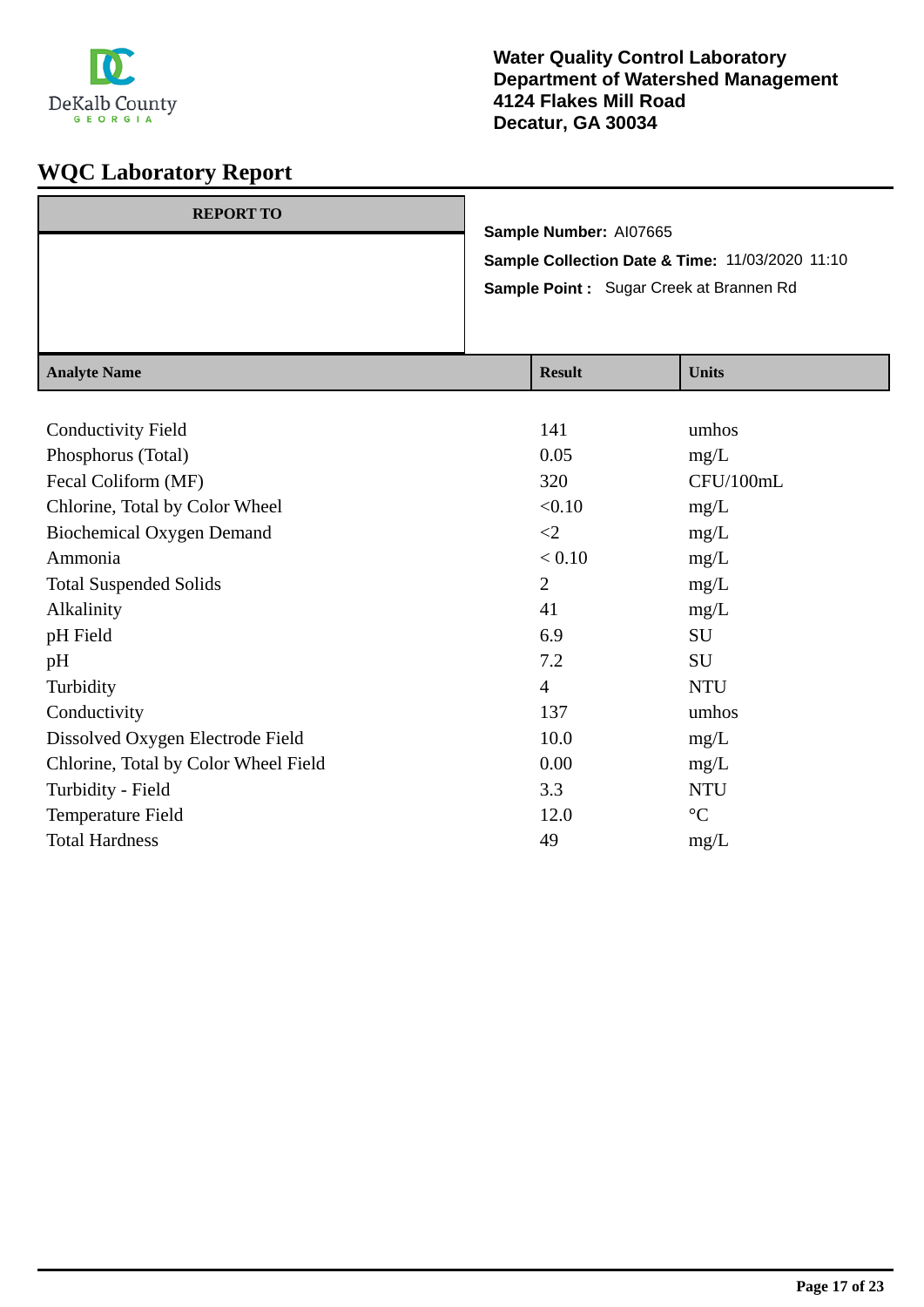

| <b>REPORT TO</b> |                                                    |  |
|------------------|----------------------------------------------------|--|
|                  | Sample Number: AI07689                             |  |
|                  | Sample Collection Date & Time: 11/04/2020 10:20    |  |
|                  | <b>Sample Point:</b> Peavine Creek at Northern Ave |  |
|                  |                                                    |  |
|                  |                                                    |  |

| <b>Analyte Name</b>                  | <b>Result</b>  | <b>Units</b>    |
|--------------------------------------|----------------|-----------------|
|                                      |                |                 |
| Turbidity                            | $\overline{2}$ | <b>NTU</b>      |
| Chlorine, Total by Color Wheel       | < 0.10         | mg/L            |
| Fecal Coliform (MF)                  | 300            | CFU/100mL       |
| <b>Conductivity Field</b>            | 258            | umhos           |
| Turbidity - Field                    | 8.2            | <b>NTU</b>      |
| Temperature Field                    | 16.8           | $\rm ^{\circ}C$ |
| <b>Total Suspended Solids</b>        | $\leq$ 1       | mg/L            |
| Ammonia                              | < 0.10         | mg/L            |
| Chlorine, Total by Color Wheel Field | 0.00           | mg/L            |
| Phosphorus (Total)                   | 0.02           | mg/L            |
| <b>Biochemical Oxygen Demand</b>     | $\leq$         | mg/L            |
| Alkalinity                           | 71             | mg/L            |
| pH Field                             | 7.2            | SU              |
| pH                                   | 7.0            | SU              |
| Dissolved Oxygen Electrode Field     | 7.7            | mg/L            |
| Conductivity                         | 249            | umhos           |
| <b>Total Hardness</b>                | 92.4           | mg/L            |
|                                      |                |                 |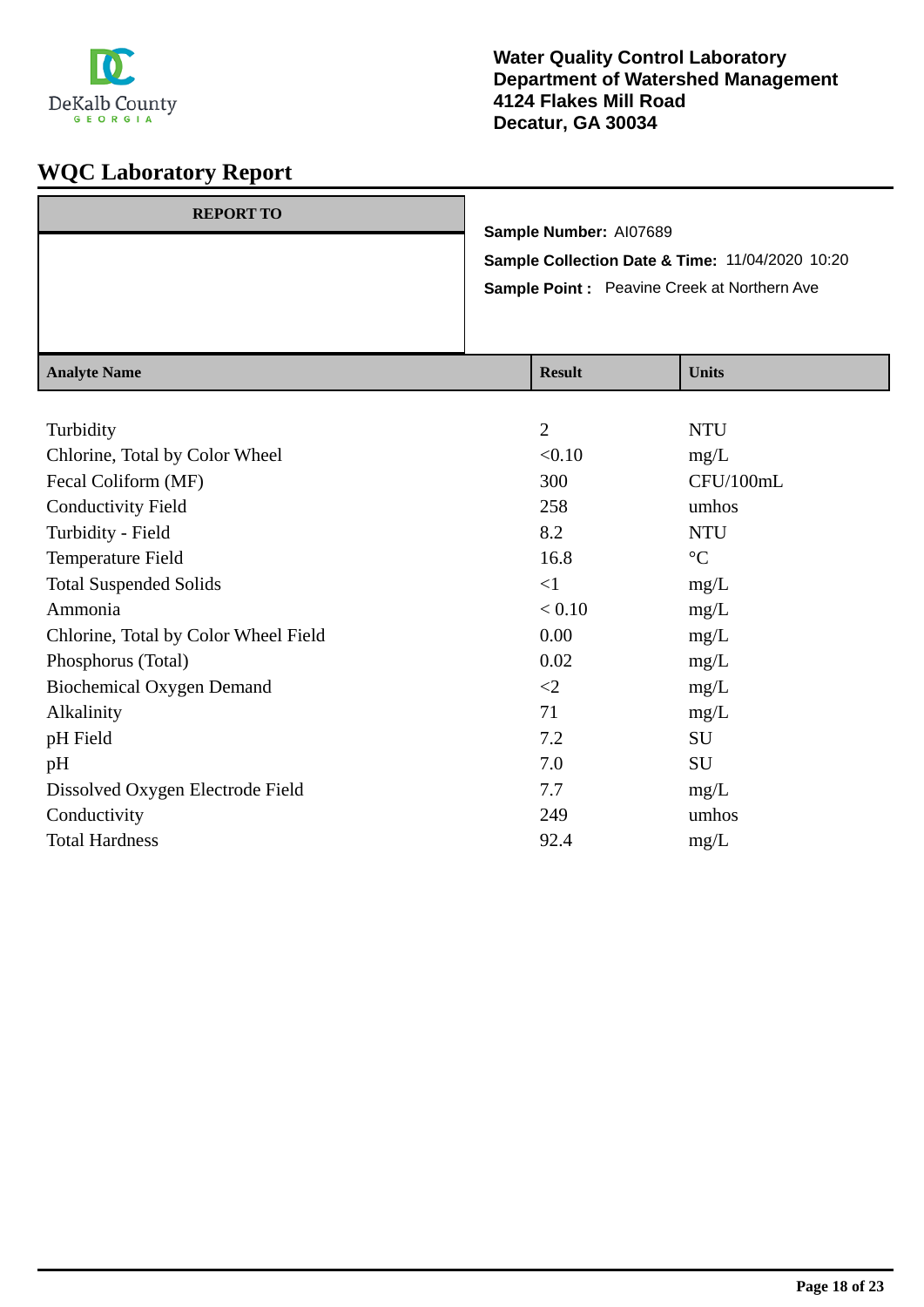

| <b>REPORT TO</b> |                                                 |
|------------------|-------------------------------------------------|
|                  | Sample Number: AI07690                          |
|                  | Sample Collection Date & Time: 11/04/2020 11:00 |
|                  | Sample Point: Peavine Creek: Old Briarcliff     |
|                  |                                                 |
|                  |                                                 |

| <b>Result</b>  | <b>Units</b>    |
|----------------|-----------------|
|                |                 |
| 168            | umhos           |
| $\overline{2}$ | mg/L            |
| $\mathbf{1}$   | <b>NTU</b>      |
| 58.2           | mg/L            |
| 180            | CFU/100mL       |
| 109            | umhos           |
| 1.4            | <b>NTU</b>      |
| 0.00           | mg/L            |
| 12.0           | $\rm ^{\circ}C$ |
| < 0.10         | mg/L            |
| 9.6            | mg/L            |
| 6.9            | SU              |
| 7.3            | SU              |
| 49             | mg/L            |
| $\leq$         | mg/L            |
| 0.01           | mg/L            |
| < 0.10         | mg/L            |
|                |                 |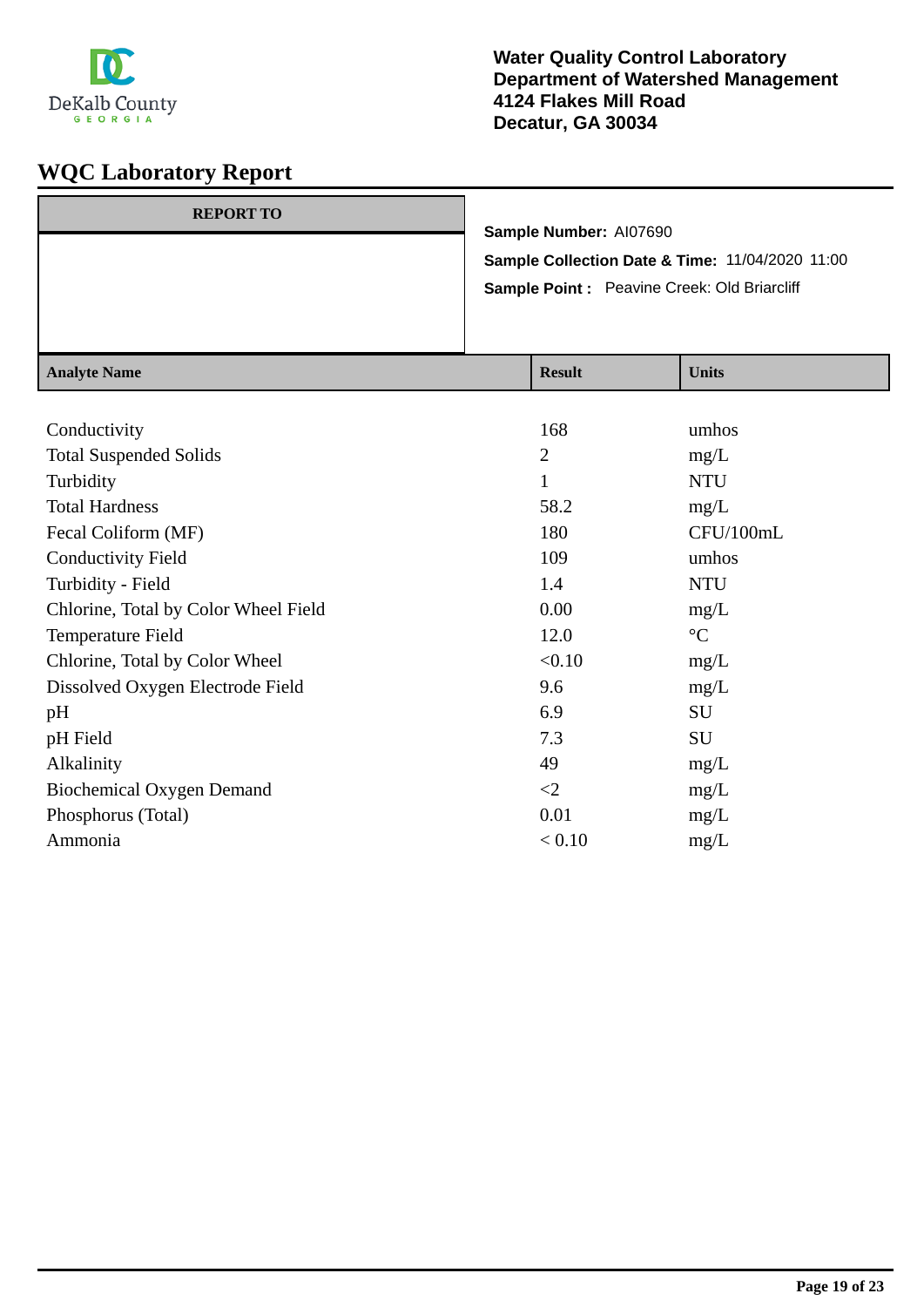

| <b>REPORT TO</b> |                                                 |
|------------------|-------------------------------------------------|
|                  | Sample Number: AI07691                          |
|                  | Sample Collection Date & Time: 11/04/2020 10:40 |
|                  | Sample Point : Lullwater Creek: LW Pkwy.        |
|                  |                                                 |
|                  |                                                 |

| <b>Analyte Name</b>                  | <b>Result</b> | <b>Units</b>    |
|--------------------------------------|---------------|-----------------|
|                                      |               |                 |
| Ammonia                              | < 0.10        | mg/L            |
| Turbidity                            | 1             | <b>NTU</b>      |
| <b>Total Suspended Solids</b>        | $\leq$ 1      | mg/L            |
| Turbidity - Field                    | 3.5           | <b>NTU</b>      |
| Chlorine, Total by Color Wheel Field | 0.00          | mg/L            |
| <b>Conductivity Field</b>            | 175           | umhos           |
| Fecal Coliform (MF)                  | 410           | CFU/100mL       |
| Chlorine, Total by Color Wheel       | < 0.10        | mg/L            |
| Dissolved Oxygen Electrode Field     | 9.5           | mg/L            |
| <b>Total Hardness</b>                | 60.8          | mg/L            |
| Temperature Field                    | 12.7          | $\rm ^{\circ}C$ |
| Conductivity                         | 176           | umhos           |
| pH                                   | 6.6           | SU              |
| pH Field                             | 7.6           | SU              |
| Alkalinity                           | 48            | mg/L            |
| Biochemical Oxygen Demand            | $\leq$        | mg/L            |
| Phosphorus (Total)                   | 0.03          | mg/L            |
|                                      |               |                 |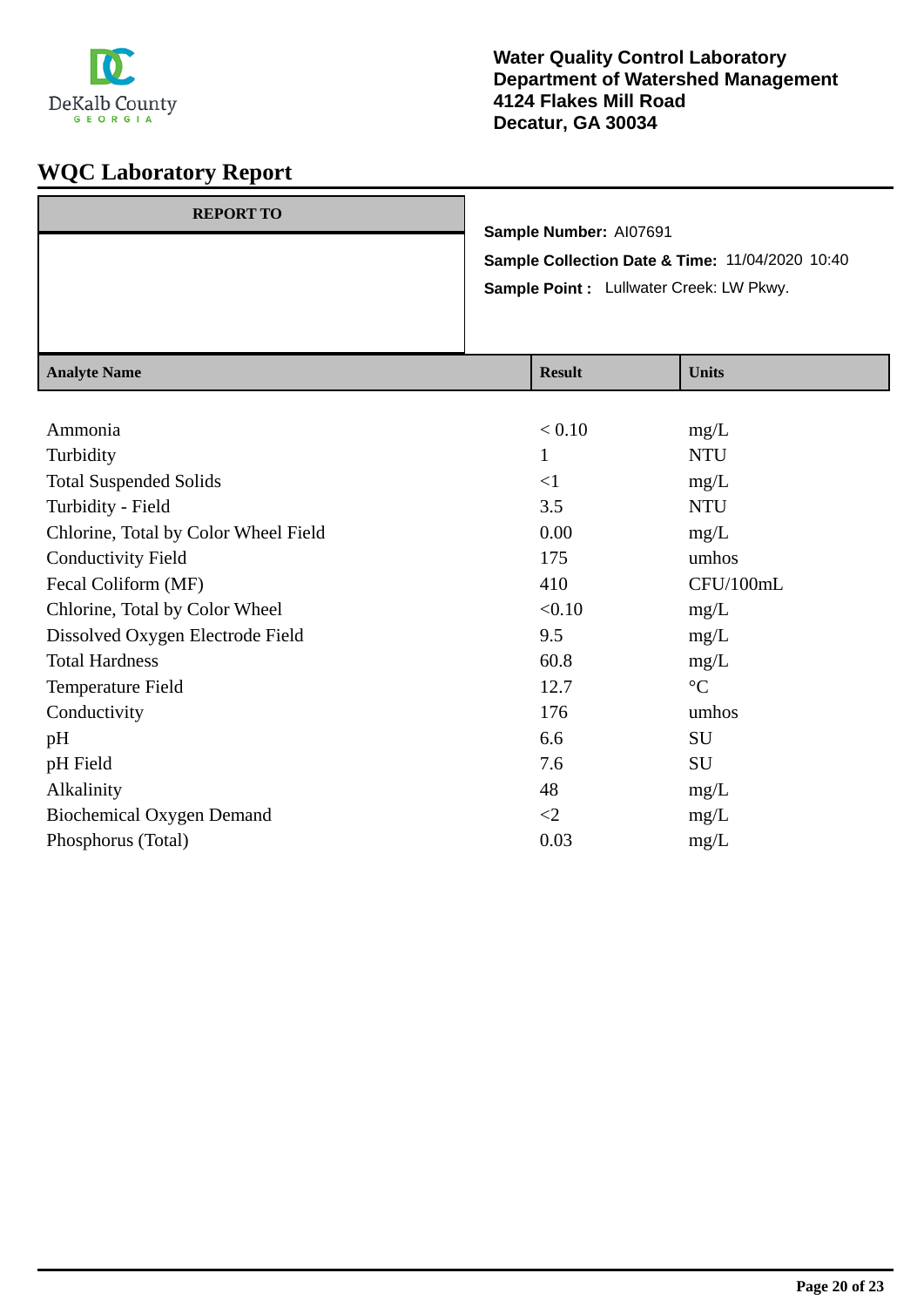

| <b>REPORT TO</b> |                                                 |
|------------------|-------------------------------------------------|
|                  | Sample Number: AI07692                          |
|                  | Sample Collection Date & Time: 11/04/2020 11:20 |
|                  | Sample Point: Barbershela @ Woodway Dr          |
|                  |                                                 |
|                  |                                                 |

| <b>Analyte Name</b>                  | <b>Result</b>  | <b>Units</b>    |
|--------------------------------------|----------------|-----------------|
|                                      |                |                 |
| Temperature Field                    | 15.5           | $\rm ^{\circ}C$ |
| <b>Total Hardness</b>                | 32.2           | mg/L            |
| Turbidity - Field                    | 5.4            | <b>NTU</b>      |
| <b>Conductivity Field</b>            | 121            | umhos           |
| <b>Total Suspended Solids</b>        | 3              | mg/L            |
| Fecal Coliform (MF)                  | 480            | CFU/100mL       |
| pH                                   | 6.5            | SU              |
| Chlorine, Total by Color Wheel       | < 0.10         | mg/L            |
| Chlorine, Total by Color Wheel Field | 0.00           | mg/L            |
| Conductivity                         | 91             | umhos           |
| Ammonia                              | < 0.10         | mg/L            |
| Phosphorus (Total)                   | < 0.01         | mg/L            |
| <b>Biochemical Oxygen Demand</b>     | $\leq$ 2       | mg/L            |
| Alkalinity                           | 33             | mg/L            |
| Dissolved Oxygen Electrode Field     | 8.9            | mg/L            |
| Turbidity                            | $\overline{4}$ | <b>NTU</b>      |
| pH Field                             | 7.8            | SU              |
|                                      |                |                 |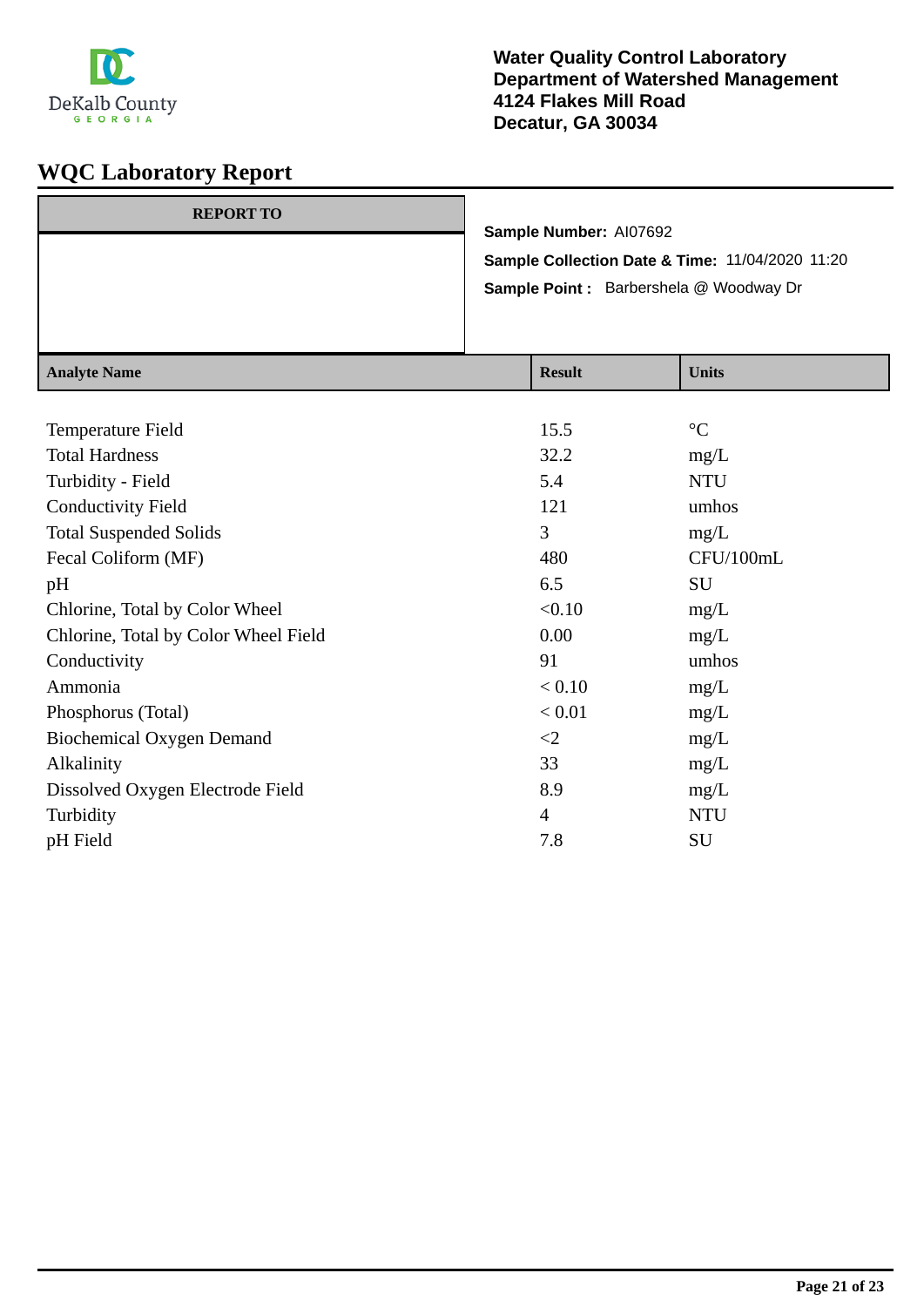

| <b>REPORT TO</b>                 | Sample Number: AI07772<br>Sample Collection Date & Time: 11/06/2020 10:50<br><b>Sample Point:</b> Fecal monitoring site at 1504 Oldfield |               |    |              |
|----------------------------------|------------------------------------------------------------------------------------------------------------------------------------------|---------------|----|--------------|
|                                  |                                                                                                                                          |               | Rd |              |
| <b>Analyte Name</b>              |                                                                                                                                          | <b>Result</b> |    | <b>Units</b> |
|                                  |                                                                                                                                          |               |    |              |
| pH Field                         |                                                                                                                                          | 6.6           |    | <b>SU</b>    |
| Turbidity - Field                |                                                                                                                                          | 1.6           |    | <b>NTU</b>   |
| Dissolved Oxygen Electrode Field |                                                                                                                                          | 8.4           |    | mg/L         |

| <b>Conductivity Field</b> | 125  | umhos       |
|---------------------------|------|-------------|
| Temperature Field         | 14.6 | $^{\circ}C$ |
| Fecal Coliform (MF)       | 150  | CFU/100mL   |